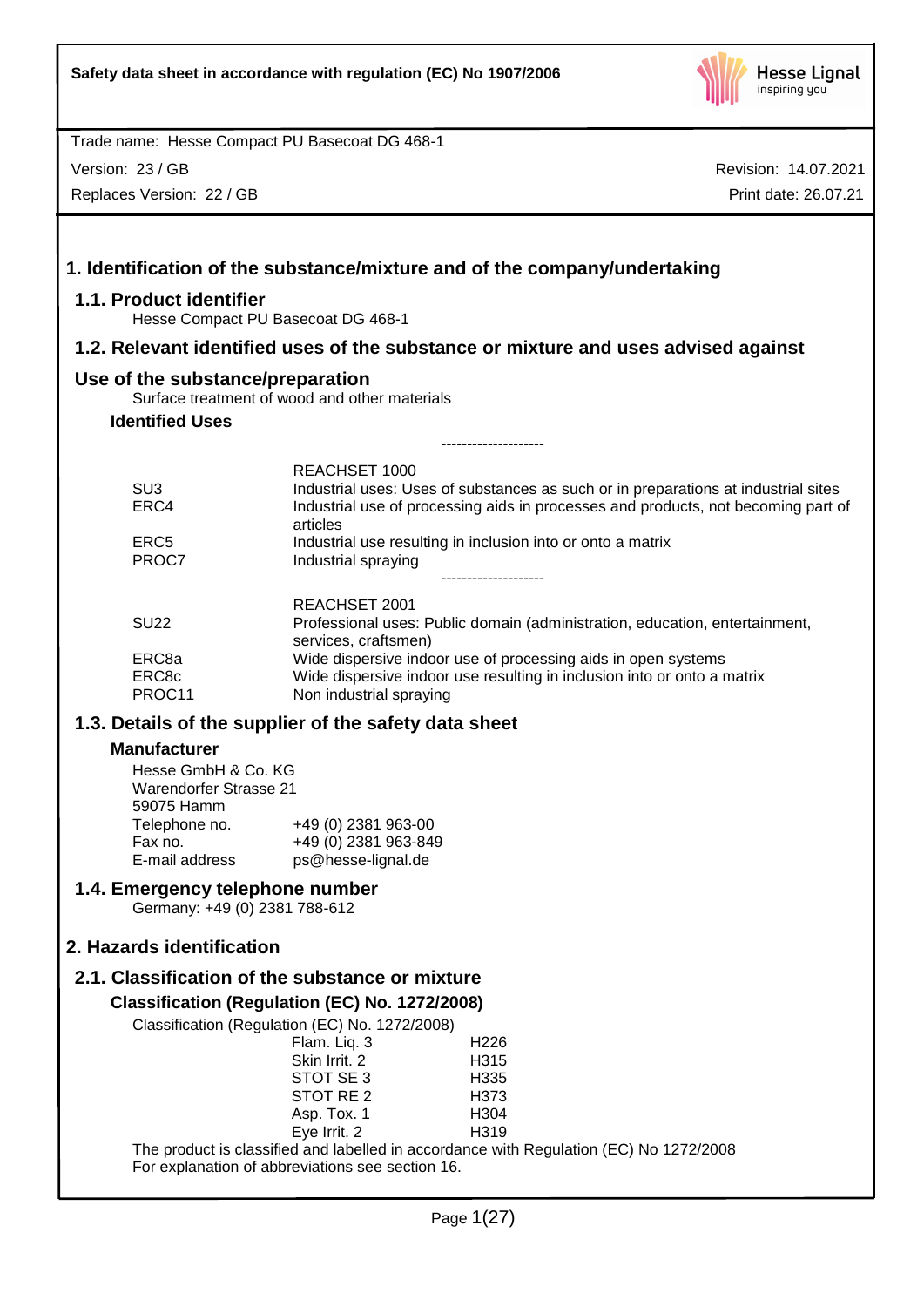

Version: 23 / GB

Replaces Version: 22 / GB

Revision: 14.07.2021 Print date: 26.07.21

# **2.2. Label elements**

# **Labelling according to regulation (EC) No 1272/2008**

**Hazard pictograms**



**Signal word**

Danger

## **Hazard statements**

| H <sub>226</sub> | Flammable liquid and vapour.                                       |
|------------------|--------------------------------------------------------------------|
| H <sub>315</sub> | Causes skin irritation.                                            |
| H335             | May cause respiratory irritation.                                  |
| H <sub>373</sub> | May cause damage to organs through prolonged or repeated exposure. |
| H <sub>304</sub> | May be fatal if swallowed and enters airways.                      |
| H <sub>319</sub> | Causes serious eye irritation.                                     |
|                  |                                                                    |

#### **Precautionary statements**

| P <sub>210</sub>  | Keep away from heat, hot surfaces, sparks, open flames and other ignition<br>sources. No smoking.                                   |
|-------------------|-------------------------------------------------------------------------------------------------------------------------------------|
| P260              | Do not breathe dust/fume/gas/mist/vapours/spray.                                                                                    |
| P280              | Wear protective gloves/protective clothing/eye protection/face protection.                                                          |
| P304+P340         | IF INHALED: Remove person to fresh air and keep comfortable for breathing.                                                          |
| P305+P351+P338    | IF IN EYES: Rinse cautiously with water for several minutes. Remove contact<br>lenses, if present and easy to do. Continue rinsing. |
| P308+P313<br>P331 | IF exposed or concerned: Get medical advice/attention.<br>Do NOT induce vomiting.                                                   |

## **Hazardous component(s) to be indicated on label (Regulation (EC) No. 1272/2008)**

contains xylene; ethylbenzene

# **2.3. Other hazards**

This mixture contains no substance considered to be persistent, bioaccumulating nor toxic (PBT). This mixture contains no substance considered to be very persistent nor very bioaccumulating (vPvB) (if not listed in Section 3).

# **3. Composition/information on ingredients**

# **Hazardous ingredients**

| xylene                                         |                  |    |                  |    |                               |
|------------------------------------------------|------------------|----|------------------|----|-------------------------------|
| CAS No.                                        | 1330-20-7        |    |                  |    |                               |
| EINECS no.                                     | 215-535-7        |    |                  |    |                               |
| Registration no.                               | 01-2119488216-32 |    |                  |    |                               |
| Concentration                                  | $>=$             | 25 | $\,<\,$          | 40 | $\%$                          |
| Classification (Regulation (EC) No. 1272/2008) |                  |    |                  |    |                               |
|                                                | Flam. Liq. 3     |    | H <sub>226</sub> |    |                               |
|                                                | Acute Tox, 4     |    | H332             |    | Route of exposure: Inhalation |
|                                                |                  |    |                  |    | exposure                      |
|                                                | Acute Tox, 4     |    | H312             |    | Route of exposure: Dermal     |
|                                                |                  |    |                  |    | exposure                      |
|                                                |                  |    |                  |    |                               |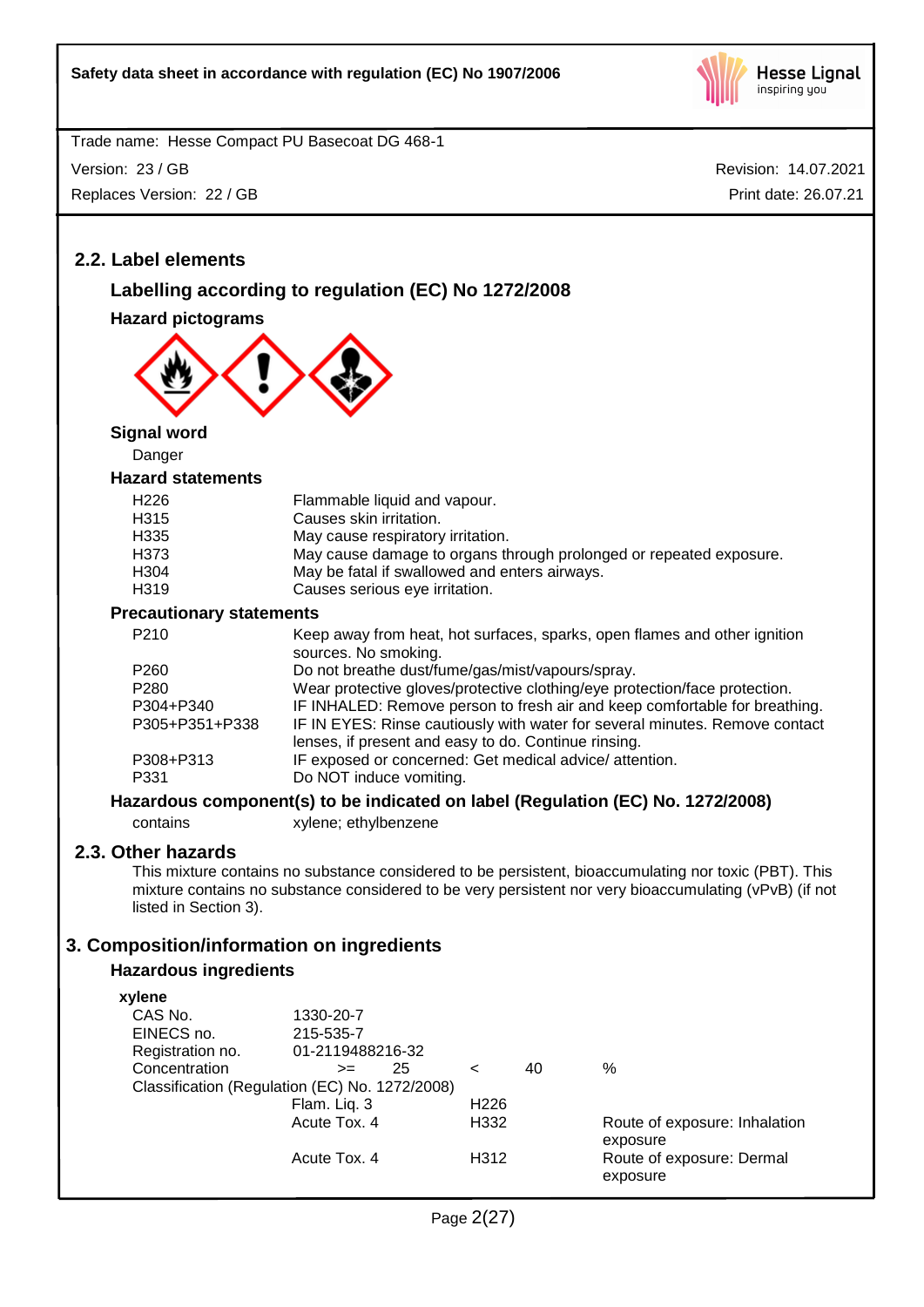| Safety data sheet in accordance with regulation (EC) No 1907/2006                            |                                                                                                                                                                                        |                                                      |    | <b>Hesse Lignal</b><br>inspiring you                  |
|----------------------------------------------------------------------------------------------|----------------------------------------------------------------------------------------------------------------------------------------------------------------------------------------|------------------------------------------------------|----|-------------------------------------------------------|
| Trade name: Hesse Compact PU Basecoat DG 468-1                                               |                                                                                                                                                                                        |                                                      |    |                                                       |
| Version: 23 / GB                                                                             |                                                                                                                                                                                        |                                                      |    | Revision: 14.07.2021                                  |
| Replaces Version: 22 / GB                                                                    |                                                                                                                                                                                        |                                                      |    | Print date: 26.07.21                                  |
|                                                                                              | Skin Irrit. 2<br>Asp. Tox. 1<br>STOT SE 3<br>Eye Irrit. 2                                                                                                                              | H315<br>H304<br>H335<br>H319                         |    | Respiratory tract; Route of<br>exposure: inhalative   |
| n-butyl acetate<br>CAS No.<br>EINECS no.<br>Registration no.<br>Concentration                | 123-86-4<br>204-658-1<br>01-2119485493-29<br>10<br>$>=$<br>Classification (Regulation (EC) No. 1272/2008)<br>Flam. Liq. 3<br>STOT SE 3                                                 | $\,<\,$<br>H <sub>226</sub><br>H336<br><b>EUH066</b> | 20 | %<br>Nervous system                                   |
| ethylbenzene<br>CAS No.<br>EINECS no.<br>Registration no.<br>Concentration                   | $100 - 41 - 4$<br>202-849-4<br>01-2119489370-35<br>10<br>$>=$<br>Classification (Regulation (EC) No. 1272/2008)<br>Flam. Liq. 2<br>Acute Tox. 4<br>STOT RE <sub>2</sub><br>Asp. Tox. 1 | $\,<\,$<br>H <sub>225</sub><br>H332<br>H373<br>H304  | 20 | %<br>Route of exposure: Inhalation<br>exposure<br>Ear |
| 2-ethoxy-1-methylethyl acetate<br>CAS No.<br>EINECS no.<br>Registration no.<br>Concentration | 54839-24-6<br>259-370-9<br>01-2119475116-39<br>$>=$<br>1<br>Classification (Regulation (EC) No. 1272/2008)                                                                             | $\,<$                                                | 10 | $\%$                                                  |

#### **Note**

For explanation of abbreviations see section 16. This product does not contain substances of very high concern (Regulation (EC) No 1907/2006 (REACH), Article 57) (if not listed in Section 3).

H336 Nervous system

Flam. Liq. 3 H226

#### **4. First aid measures**

#### **4.1. Description of first aid measures**

## **General information**

If unconscious place in recovery position and seek medical advice. In all cases of doubt, or when symptoms persist, seek medical attention. First aider: Pay attention to self-protection! Remove affected person from danger area, lay him down.

#### **After inhalation**

In case of accident by inhalation: remove casualty to fresh air and keep at rest. Keep warm, calm and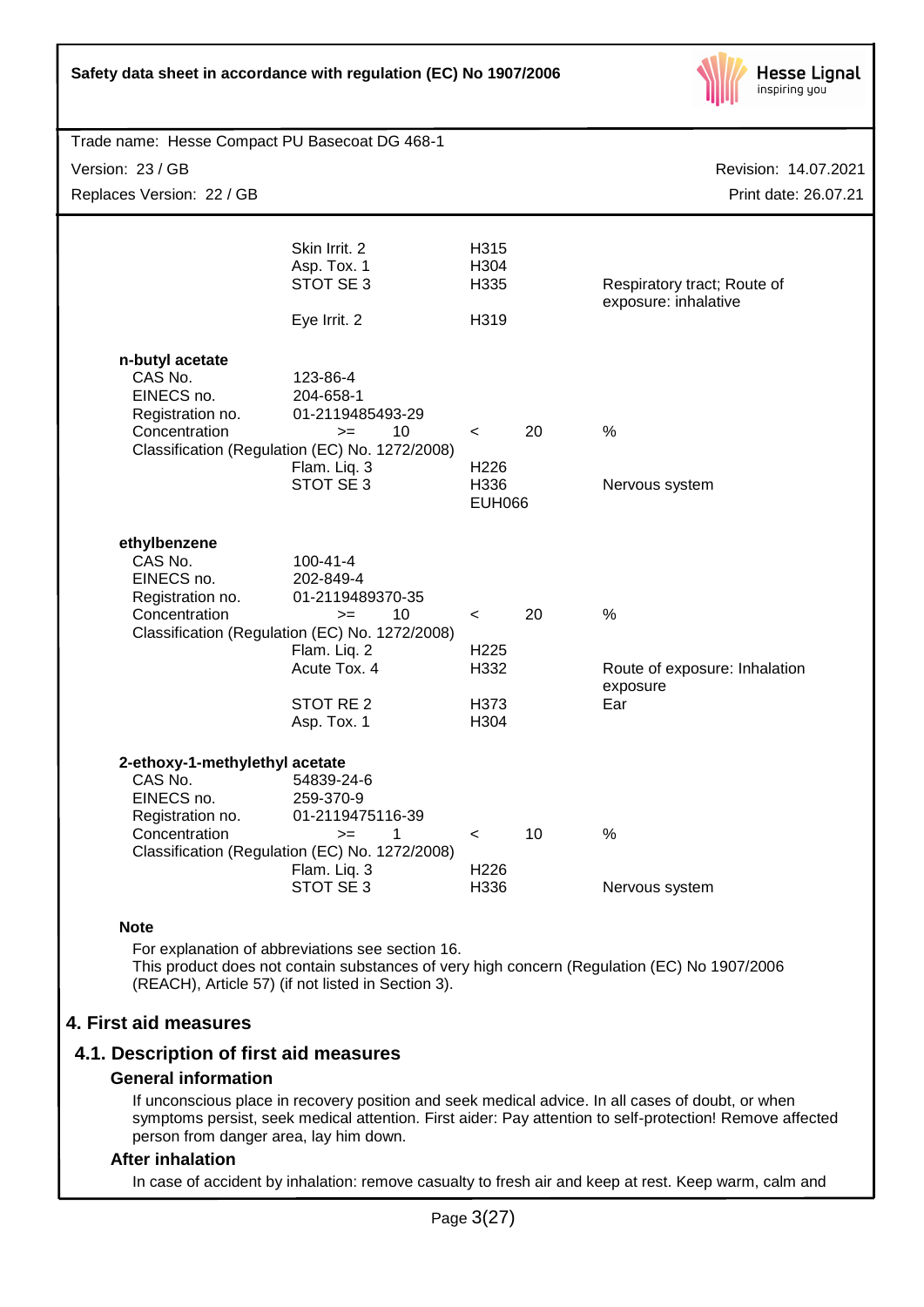

Version: 23 / GB

Replaces Version: 22 / GB

Revision: 14.07.2021 Print date: 26.07.21

covered up. In all cases of doubt, or when symptoms persist, seek medical attention.

## **After skin contact**

Wash off immediately with soap and water. Do NOT use solvents or thinners. Consult a doctor if skin irritation persists.

## **After eye contact**

Remove contact lenses, irrigate copiously with clean, fresh water, holding the eyelids apart for at least 10 minutes and seek immediate medical advice. Take medical treatment.

## **After ingestion**

Do not induce vomiting. Take medical treatment.

# **4.2. Most important symptoms and effects, both acute and delayed**

Symptoms and signs include headache, dizziness, fatigue, muscular weakness, drowsiness and in extreme cases, loss of consciousness. High concentration of vapours may cause irritation to eyes and respiratory system and produce narcotic effects.

# **4.3. Indication of any immediate medical attention and special treatment needed**

## **Hints for the physician / treatment**

Treat symptomatically.

# **5. Firefighting measures**

## **5.1. Extinguishing media**

## **Suitable extinguishing media**

Recommended: alcohol resistant foam, CO2, powders, water spray/mist

## **Non suitable extinguishing media**

Do not use a solid water stream as it may scatter and spread fire.

## **5.2. Special hazards arising from the substance or mixture**

Fire will produce dense black smoke. In a fire, hazardous decomposition products may be produced. Exposure to decomposition products may cause a health hazard. Vapours can form an explosive mixture with air.

# **5.3. Advice for firefighters**

## **Special protective equipment for fire-fighting**

In case of combustion evolution of dangerous gases possible. Use self-contained breathing apparatus.

## **Other information**

Cool closed containers exposed to fire with water. Do not allow run-off from fire fighting to enter drains or water courses. Standard procedure for chemical fires.

# **6. Accidental release measures**

# **6.1. Personal precautions, protective equipment and emergency procedures**

Eliminate all ignition sources if safe to do so. Ensure adequate ventilation. Do not inhale vapours. Do not inhale gases. Do not inhale mist.

# **6.2. Environmental precautions**

Do not allow to enter drains or waterways. Do not allow to enter soil, waterways or waste water canal. In case of gas escape or of entry into waterways, soil or drains, inform the responsible authorities.

# **6.3. Methods and material for containment and cleaning up**

Contain and collect spillage with non-combustible absorbent materials, e.g. sand, earth, vermiculite,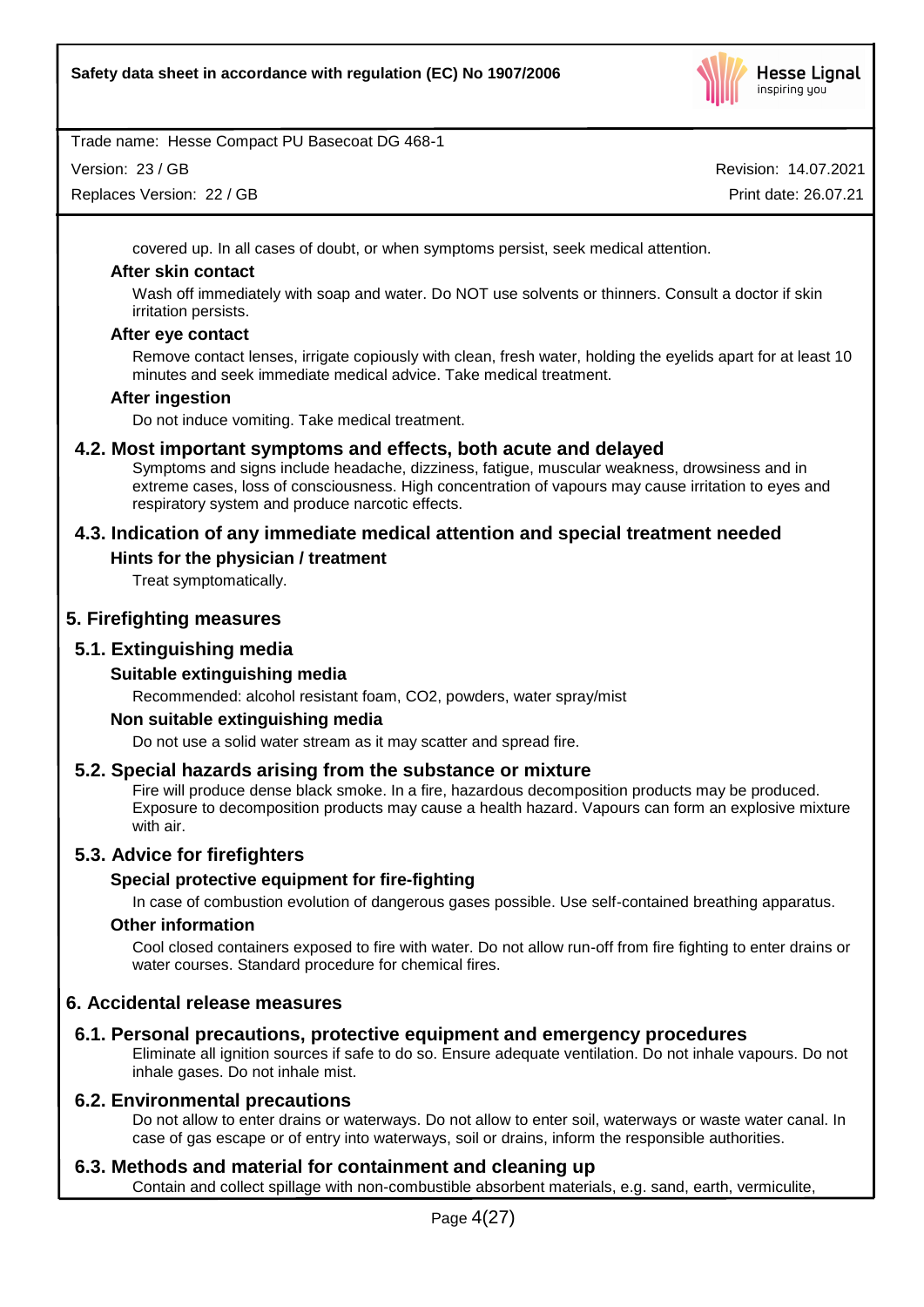

Version: 23 / GB

Replaces Version: 22 / GB

Revision: 14.07.2021 Print date: 26.07.21

diatomaceous earth and place in container for disposal according to local regulations (see section 13). Clean contaminated floors and objects thoroughly with water and detergents, observing environmental regulations. Do NOT use solvents or thinners. Send in suitable containers for recovery or disposal.

## **6.4. Reference to other sections**

Refer to protective measures listed in Sections 7 and 8.

# **7. Handling and storage**

# **7.1. Precautions for safe handling**

#### **Advice on safe handling**

Prevent the creation of flammable or explosive concentrations of vapour in air and avoid vapour concentration higher than the occupational exposure limits. Keep container tightly closed and dry in a cool, well-ventilated place. Use only with adequate ventilation/personal protection. Ensure adequate ventilation. Provide for sufficient ventilation. This can be achieved by local exhaust or general exhaust air collection. Wear a suitable respirator if the ventilation is not sufficient to keep the solvent vapour concentration below the occupational limit values. Avoid contact with skin and eyes. Avoid inhalation of vapour and spray mist. Do no eat, drink or smoke when using this product. Use personal protective clothing. For personal protection see Section 8.

#### **Advice on protection against fire and explosion**

Vapours can form an explosive mixture with air. Vapours are heavier than air and may spread along floors. In addition, the product should only be used in areas from which all naked lights and other sources of ignition have been excluded. Mixture may charge electrostatically: always use earthing leads when transferring from one container to another. Take measures to prevent the build up of electrostatic charge. Wear shoes with conductive soles. No sparking tools should be used. Fight fire with normal precautions from a reasonable distance.

## **7.2. Conditions for safe storage, including any incompatibilities**

## **Requirements for storage rooms and vessels**

Provide solvent-resistant and impermeable floor. Keep only in the original container in a cool, well ventilated place. Containers which are opened must be carefully resealed and kept upright to prevent leakage.

#### **Hints on storage assembly**

Store away from oxidising agents, from strongly alkaline and strongly acid materials.

#### **Storage classes**

Storage class according to TRGS 510 3 Flammable liquid

## **Further information on storage conditions**

Protect from frost. Protect from heat and direct sunlight. Keep away from sources of ignition - No smoking. Store in accordance with the particular national regulations.

## **7.3. Specific end use(s)**

See exposure scenario, if available.

## **8. Exposure controls/personal protection**

## **8.1. Control parameters**

## **Exposure limit values**

**n-butyl acetate**

| List  | <b>EH40</b> |                   |     |        |
|-------|-------------|-------------------|-----|--------|
| Value | 724         | mg/m <sup>3</sup> | 150 | ppm(V) |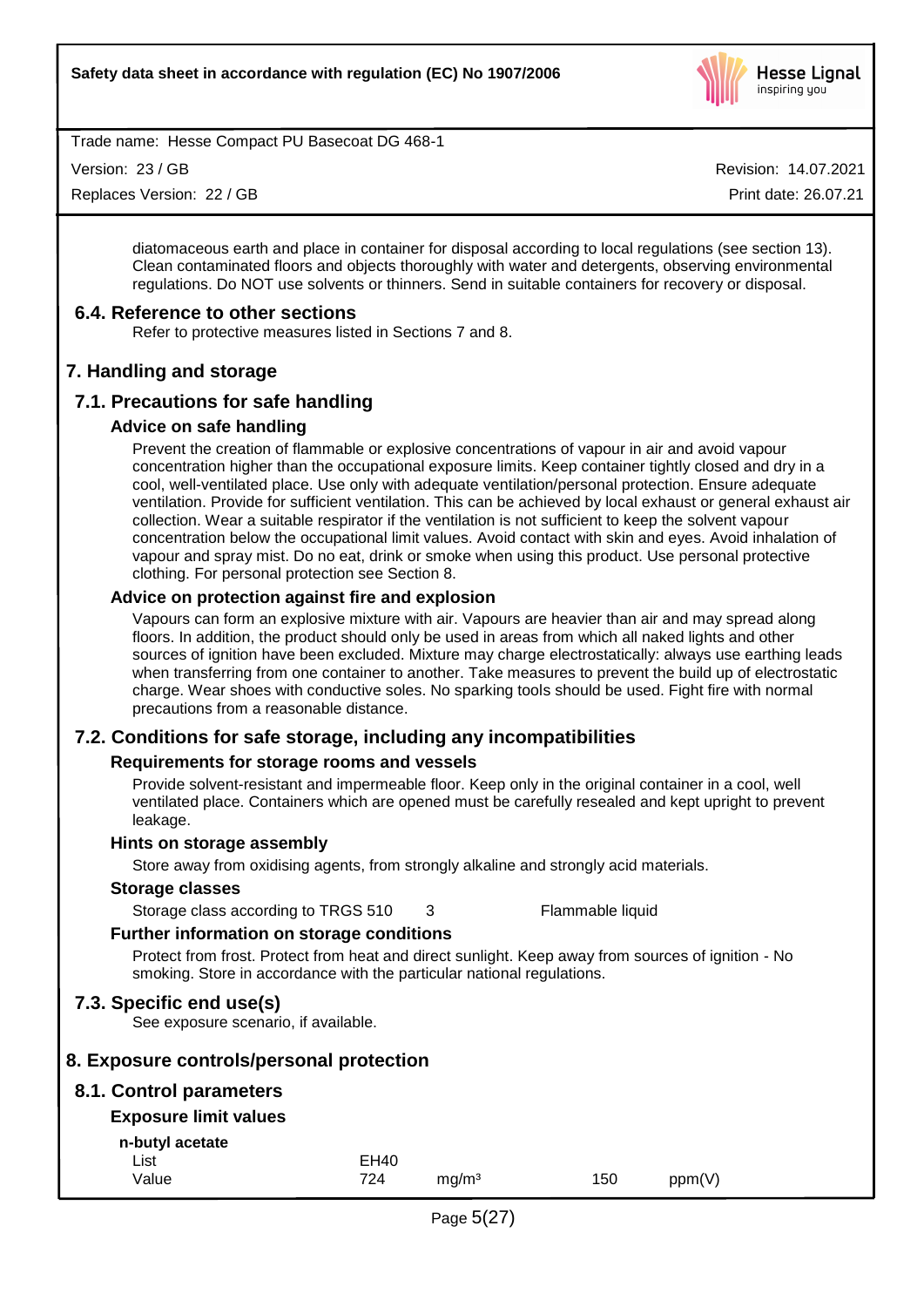|  |  | Safety data sheet in accordance with regulation (EC) No 1907/2006 |
|--|--|-------------------------------------------------------------------|
|  |  |                                                                   |



| Trade name: Hesse Compact PU Basecoat DG 468-1                                      |               |                                |     |                   |                                              |
|-------------------------------------------------------------------------------------|---------------|--------------------------------|-----|-------------------|----------------------------------------------|
| Version: 23 / GB<br>Replaces Version: 22 / GB                                       |               |                                |     |                   | Revision: 14.07.2021<br>Print date: 26.07.21 |
|                                                                                     |               |                                |     |                   |                                              |
| Short term exposure limit<br>Status: 01/2020                                        | 966           | mg/m <sup>3</sup>              | 200 | ppm(V)            |                                              |
| n-butyl acetate                                                                     |               |                                |     |                   |                                              |
| List                                                                                |               | Directive 2017/164 EG          |     |                   |                                              |
| Value                                                                               | 241           | mg/m <sup>3</sup>              | 50  | ppm(V)            |                                              |
| Short term exposure limit<br>Status: 10/2019                                        | 723           | mg/m <sup>3</sup>              | 150 | ppm(V)            |                                              |
| xylene                                                                              |               |                                |     |                   |                                              |
| List                                                                                |               | Directive 2017/164 EG          |     |                   |                                              |
| Value                                                                               | 221           | mg/m <sup>3</sup>              | 50  | ppm(V)            |                                              |
| Short term exposure limit<br>Skin resorption / sensibilisation: H; Status: 12/2009  | 442           | mg/m <sup>3</sup>              | 100 | ppm(V)            |                                              |
| xylene                                                                              |               |                                |     |                   |                                              |
| List                                                                                | <b>EH40</b>   |                                |     |                   |                                              |
| Value                                                                               | 220           | mg/m <sup>3</sup>              | 50  | ppm(V)            |                                              |
| Short term exposure limit<br>Skin resorption / sensibilisation: Sk; Status: 01/2020 | 441           | mg/m <sup>3</sup>              | 100 | ppm(V)            |                                              |
| ethylbenzene                                                                        |               |                                |     |                   |                                              |
| List                                                                                |               | Directive 2017/164 EG          |     |                   |                                              |
| Value                                                                               | 442           | mg/m <sup>3</sup>              | 100 | ppm(V)            |                                              |
| Short term exposure limit<br>Status: 12/2009                                        | 884           | mg/m <sup>3</sup>              | 200 | ppm(V)            |                                              |
| ethylbenzene                                                                        |               |                                |     |                   |                                              |
| List                                                                                | <b>EH40</b>   |                                |     |                   |                                              |
| Value                                                                               | 441           | mg/m <sup>3</sup>              | 100 | ppm(V)            |                                              |
| Short term exposure limit<br>Skin resorption / sensibilisation: Sk; Status: 01/2020 | 552           | mg/m <sup>3</sup>              | 125 | ppm(V)            |                                              |
| <b>Other information</b>                                                            |               |                                |     |                   |                                              |
| <b>Derived No/Minimal Effect Levels (DNEL/DMEL)</b>                                 |               |                                |     |                   |                                              |
| n-butyl acetate                                                                     |               |                                |     |                   |                                              |
| Type of value                                                                       |               | Derived No Effect Level (DNEL) |     |                   |                                              |
| Reference group                                                                     |               | Workers (professional)         |     |                   |                                              |
| Duration of exposure                                                                | Long-term     |                                |     |                   |                                              |
| Route of exposure                                                                   |               | Dermal exposure                |     |                   |                                              |
| Mode of action                                                                      |               | Systemic effects               |     |                   |                                              |
| Concentration                                                                       |               | 11                             |     | mg/kg/d           |                                              |
| Type of value                                                                       |               | Derived No Effect Level (DNEL) |     |                   |                                              |
| Reference group                                                                     |               | Workers (professional)         |     |                   |                                              |
| Duration of exposure                                                                | Short-term    |                                |     |                   |                                              |
| Route of exposure                                                                   | inhalative    |                                |     |                   |                                              |
| Mode of action                                                                      |               | Systemic effects               |     |                   |                                              |
| Concentration                                                                       |               | 600                            |     | mg/m <sup>3</sup> |                                              |
| Type of value                                                                       |               | Derived No Effect Level (DNEL) |     |                   |                                              |
| Reference group                                                                     |               | Workers (professional)         |     |                   |                                              |
| Duration of exposure                                                                | Short-term    |                                |     |                   |                                              |
| Route of exposure                                                                   | inhalative    |                                |     |                   |                                              |
| Mode of action                                                                      | Local effects |                                |     |                   |                                              |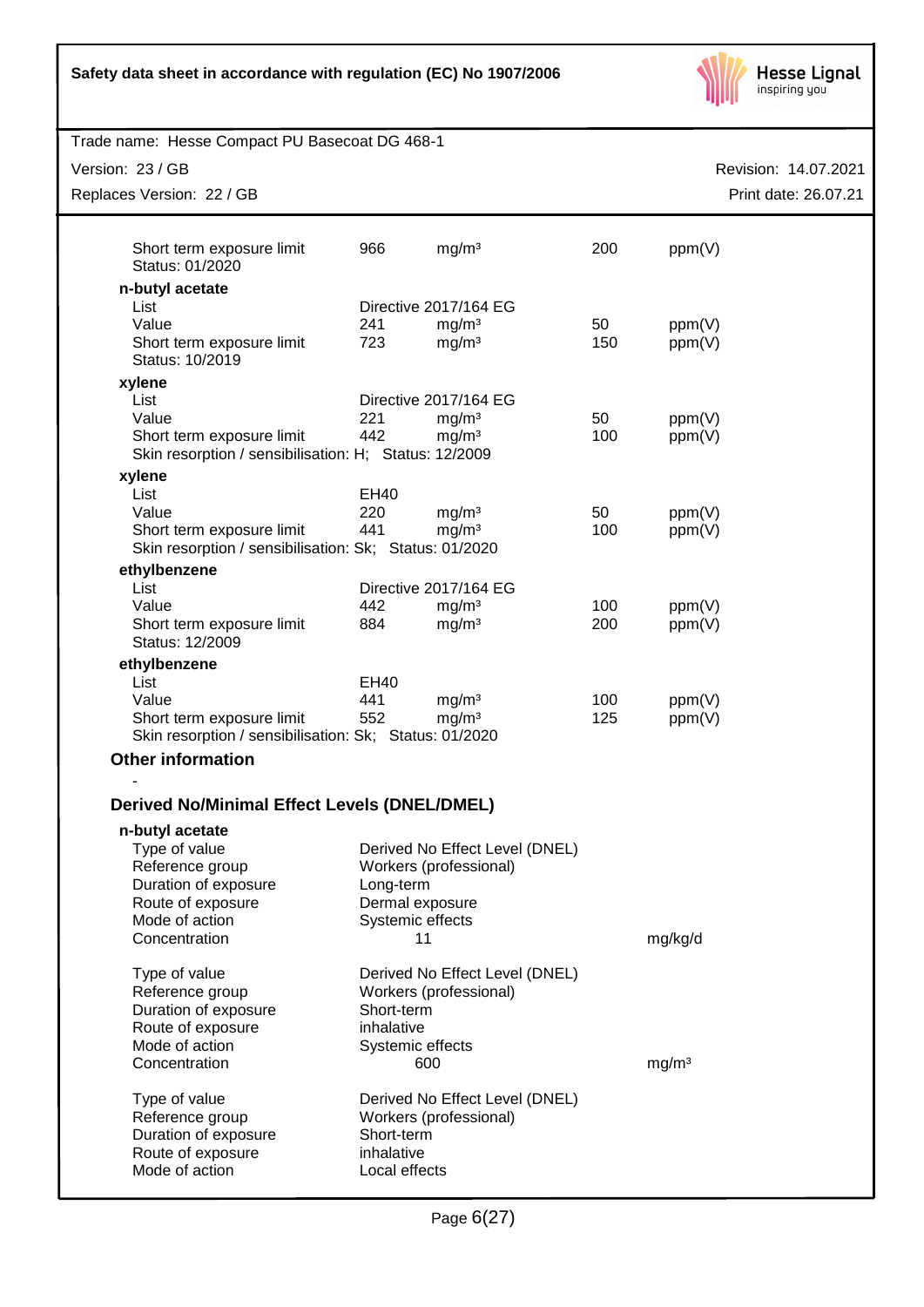

#### Trade name: Hesse Compact PU Basecoat DG 468-1

Version: 23 / GB

Replaces Version: 22 / GB

| Concentration                                                                                                    | 600                                                                                                            | mg/m <sup>3</sup> |
|------------------------------------------------------------------------------------------------------------------|----------------------------------------------------------------------------------------------------------------|-------------------|
| Type of value<br>Reference group<br>Duration of exposure<br>Route of exposure<br>Mode of action                  | Derived No Effect Level (DNEL)<br>Workers (professional)<br>Long-term<br>inhalative<br>Local effects           |                   |
| Concentration                                                                                                    | 300                                                                                                            | mg/m <sup>3</sup> |
| Type of value<br>Reference group<br>Duration of exposure<br>Route of exposure<br>Mode of action<br>Concentration | Derived No Effect Level (DNEL)<br>Workers (professional)<br>Long-term<br>inhalative<br>Systemic effects<br>300 | mg/m <sup>3</sup> |
| Type of value<br>Reference group<br>Duration of exposure<br>Route of exposure<br>Mode of action                  | Derived No Effect Level (DNEL)<br>Consumer<br>Long-term<br>Dermal exposure<br>Systemic effects                 |                   |
| Concentration                                                                                                    | 6                                                                                                              | mg/kg/d           |
| Type of value<br>Reference group<br>Duration of exposure<br>Route of exposure<br>Mode of action                  | Derived No Effect Level (DNEL)<br>Consumer<br>Long-term<br>Oral exposure<br>Systemic effects                   |                   |
| Concentration                                                                                                    | $\overline{2}$                                                                                                 | mg/kg/d           |
| Type of value<br>Reference group<br>Duration of exposure<br>Route of exposure<br>Mode of action<br>Concentration | Derived No Effect Level (DNEL)<br>Consumer<br>Short-term<br>inhalative<br>Systemic effects<br>300              | mg/m <sup>3</sup> |
| Type of value<br>Reference group<br>Duration of exposure<br>Route of exposure<br>Mode of action<br>Concentration | Derived No Effect Level (DNEL)<br>Consumer<br>Short-term<br>inhalative<br>Local effects<br>300                 | mg/m <sup>3</sup> |
| Type of value<br>Reference group<br>Duration of exposure<br>Route of exposure<br>Mode of action<br>Concentration | Derived No Effect Level (DNEL)<br>Consumer<br>Long-term<br>inhalative<br>Systemic effects<br>35,7              | mg/m <sup>3</sup> |
| Type of value<br>Reference group                                                                                 | Derived No Effect Level (DNEL)<br>Consumer                                                                     |                   |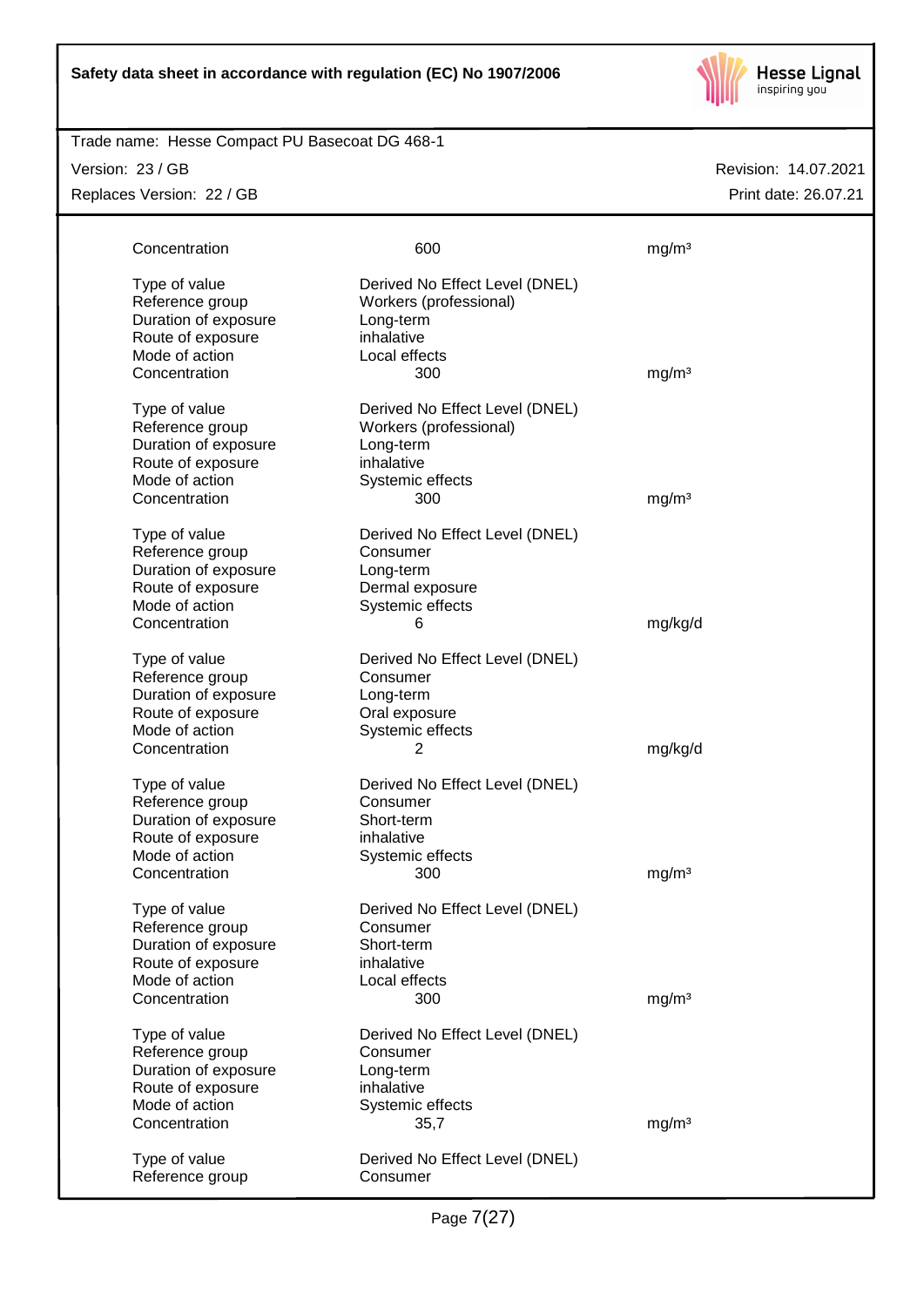

| Trade name: Hesse Compact PU Basecoat DG 468-1 |                                |                      |
|------------------------------------------------|--------------------------------|----------------------|
| Version: 23 / GB                               |                                | Revision: 14.07.2021 |
| Replaces Version: 22 / GB                      |                                | Print date: 26.07.21 |
|                                                |                                |                      |
| Duration of exposure                           | Long-term                      |                      |
| Route of exposure                              | inhalative                     |                      |
| Mode of action                                 | Local effects                  |                      |
| Concentration                                  | 35,7                           | mg/m <sup>3</sup>    |
|                                                |                                |                      |
| xylene                                         |                                |                      |
| Type of value                                  | Derived No Effect Level (DNEL) |                      |
| Reference group                                | Consumer                       |                      |
| Duration of exposure                           | Long-term                      |                      |
| Route of exposure                              | Dermal exposure                |                      |
| Mode of action                                 | Systemic effects               |                      |
| Concentration                                  | 108                            | mg/kg/d              |
|                                                |                                |                      |
| Type of value                                  | Derived No Effect Level (DNEL) |                      |
| Reference group                                | Workers (professional)         |                      |
| Duration of exposure                           | Long-term                      |                      |
| Route of exposure                              | Dermal exposure                |                      |
| Mode of action                                 | Systemic effects               |                      |
| Concentration                                  | 180                            | mg/kg/d              |
|                                                |                                |                      |
| Type of value                                  | Derived No Effect Level (DNEL) |                      |
| Reference group                                | Consumer                       |                      |
| Duration of exposure                           | Long-term                      |                      |
| Route of exposure                              | inhalative                     |                      |
| Mode of action                                 | Systemic effects               |                      |
| Concentration                                  | 14,8                           | mg/m <sup>3</sup>    |
|                                                |                                |                      |
| Type of value                                  | Derived No Effect Level (DNEL) |                      |
| Reference group                                | Consumer                       |                      |
| Duration of exposure                           | Short-term                     |                      |
| Route of exposure                              | inhalative                     |                      |
| Mode of action                                 | Systemic effects               |                      |
| Concentration                                  | 174                            | mg/m <sup>3</sup>    |
|                                                |                                |                      |
| Type of value                                  | Derived No Effect Level (DNEL) |                      |
| Reference group                                | Consumer                       |                      |
| Duration of exposure                           | Short-term                     |                      |
| Route of exposure                              | inhalative                     |                      |
| Mode of action                                 | Local effects                  |                      |
| Concentration                                  | 174                            | mg/m <sup>3</sup>    |
|                                                |                                |                      |
| Type of value                                  | Derived No Effect Level (DNEL) |                      |
| Reference group                                | Workers (professional)         |                      |
| Duration of exposure                           | Long-term                      |                      |
| Route of exposure                              | inhalative                     |                      |
| Mode of action                                 | Local effects                  |                      |
| Concentration                                  | 77                             | mg/m <sup>3</sup>    |
| Type of value                                  | Derived No Effect Level (DNEL) |                      |
|                                                |                                |                      |
| Reference group                                | Workers (professional)         |                      |
| Duration of exposure                           | Long-term                      |                      |
| Route of exposure                              | inhalative                     |                      |
| Mode of action                                 | Systemic effects               |                      |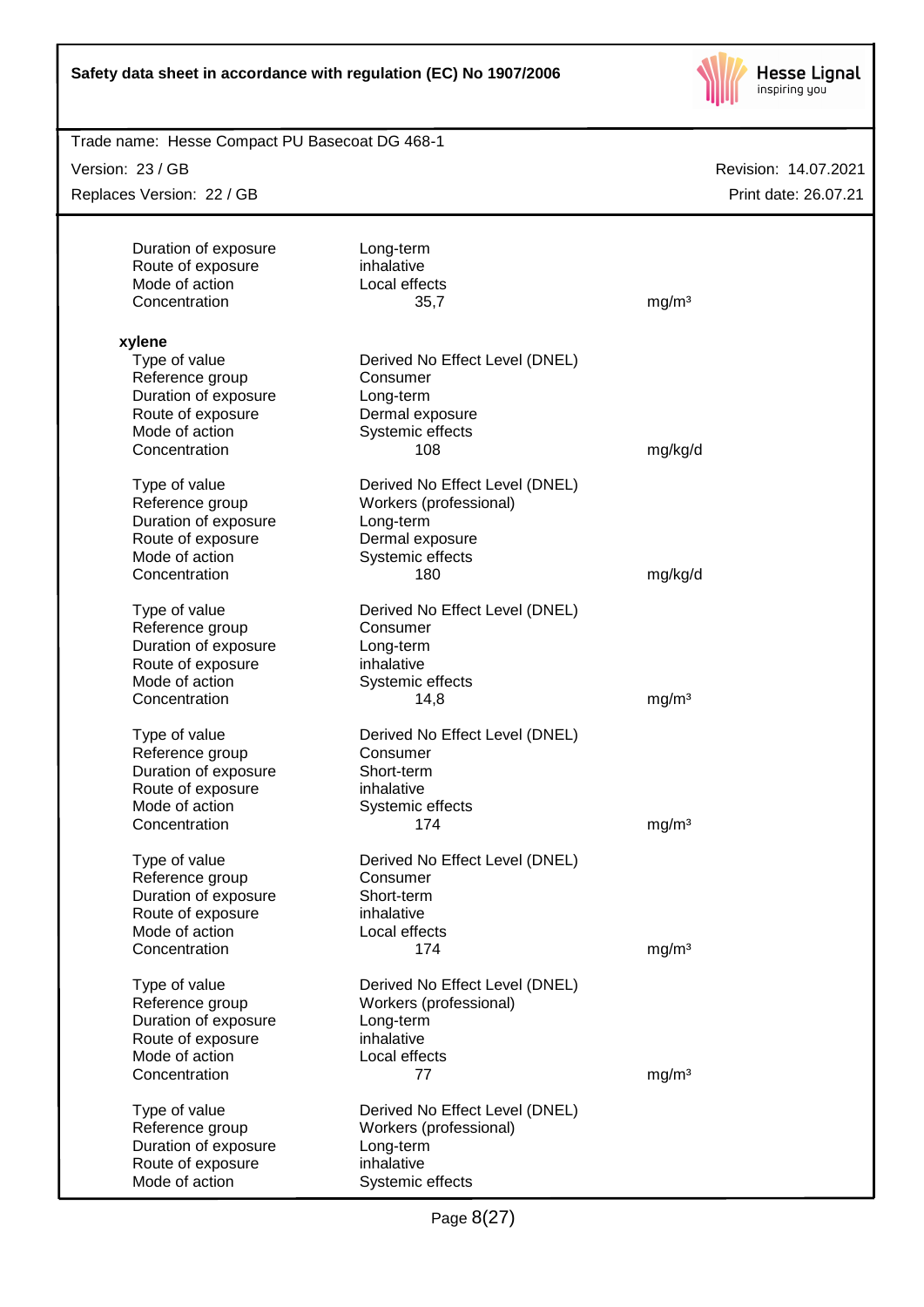

Trade name: Hesse Compact PU Basecoat DG 468-1

Version: 23 / GB

Replaces Version: 22 / GB

| Concentration                                                                 | 77                                                                                   | mg/m <sup>3</sup> |
|-------------------------------------------------------------------------------|--------------------------------------------------------------------------------------|-------------------|
| Type of value<br>Reference group<br>Duration of exposure<br>Route of exposure | Derived No Effect Level (DNEL)<br>Workers (professional)<br>Short-term<br>inhalative |                   |
| Mode of action                                                                | Systemic effects                                                                     |                   |
| Concentration                                                                 | 289                                                                                  | mg/m <sup>3</sup> |
| Type of value                                                                 | Derived No Effect Level (DNEL)                                                       |                   |
| Reference group                                                               | Workers (professional)                                                               |                   |
| Duration of exposure                                                          | Short-term                                                                           |                   |
| Route of exposure<br>Mode of action                                           | inhalative<br>Local effects                                                          |                   |
| Concentration                                                                 | 289                                                                                  | mg/m <sup>3</sup> |
|                                                                               |                                                                                      |                   |
| Type of value<br>Reference group                                              | Derived No Effect Level (DNEL)<br>Consumer                                           |                   |
| Duration of exposure                                                          | Long-term                                                                            |                   |
| Route of exposure                                                             | Oral exposure                                                                        |                   |
| Mode of action                                                                | Systemic effects                                                                     |                   |
| Concentration                                                                 | 1,6                                                                                  | mg/kg/d           |
|                                                                               |                                                                                      |                   |
| Type of value                                                                 | Derived No Effect Level (DNEL)                                                       |                   |
| Reference group                                                               | Workers (professional)                                                               |                   |
| Duration of exposure                                                          | Short-term                                                                           |                   |
| Route of exposure                                                             | Dermal exposure                                                                      |                   |
| Mode of action                                                                | Local effects<br>174                                                                 |                   |
| Concentration                                                                 |                                                                                      | mg/kg/d           |
| 2-ethoxy-1-methylethyl acetate                                                |                                                                                      |                   |
| Type of value                                                                 | Derived No Effect Level (DNEL)                                                       |                   |
| Reference group                                                               | Workers (professional)                                                               |                   |
| Duration of exposure                                                          | Short-term                                                                           |                   |
| Route of exposure                                                             | inhalative                                                                           |                   |
| Mode of action                                                                | Systemic effects                                                                     |                   |
| Concentration                                                                 | 608                                                                                  | mg/m <sup>3</sup> |
| Type of value                                                                 | Derived No Effect Level (DNEL)                                                       |                   |
| Reference group                                                               | Workers (professional)                                                               |                   |
| Duration of exposure                                                          | Long-term                                                                            |                   |
| Route of exposure                                                             | Dermal exposure                                                                      |                   |
| Mode of action                                                                | Systemic effects                                                                     |                   |
| Concentration                                                                 | 103                                                                                  | mg/kg/d           |
|                                                                               |                                                                                      |                   |
| Type of value                                                                 | Derived No Effect Level (DNEL)                                                       |                   |
| Reference group                                                               | Workers (professional)                                                               |                   |
| Duration of exposure                                                          | Long-term<br>inhalative                                                              |                   |
| Route of exposure<br>Mode of action                                           | Systemic effects                                                                     |                   |
| Concentration                                                                 | 302                                                                                  | mg/m <sup>3</sup> |
|                                                                               |                                                                                      |                   |
| Type of value                                                                 | Derived No Effect Level (DNEL)                                                       |                   |
|                                                                               |                                                                                      |                   |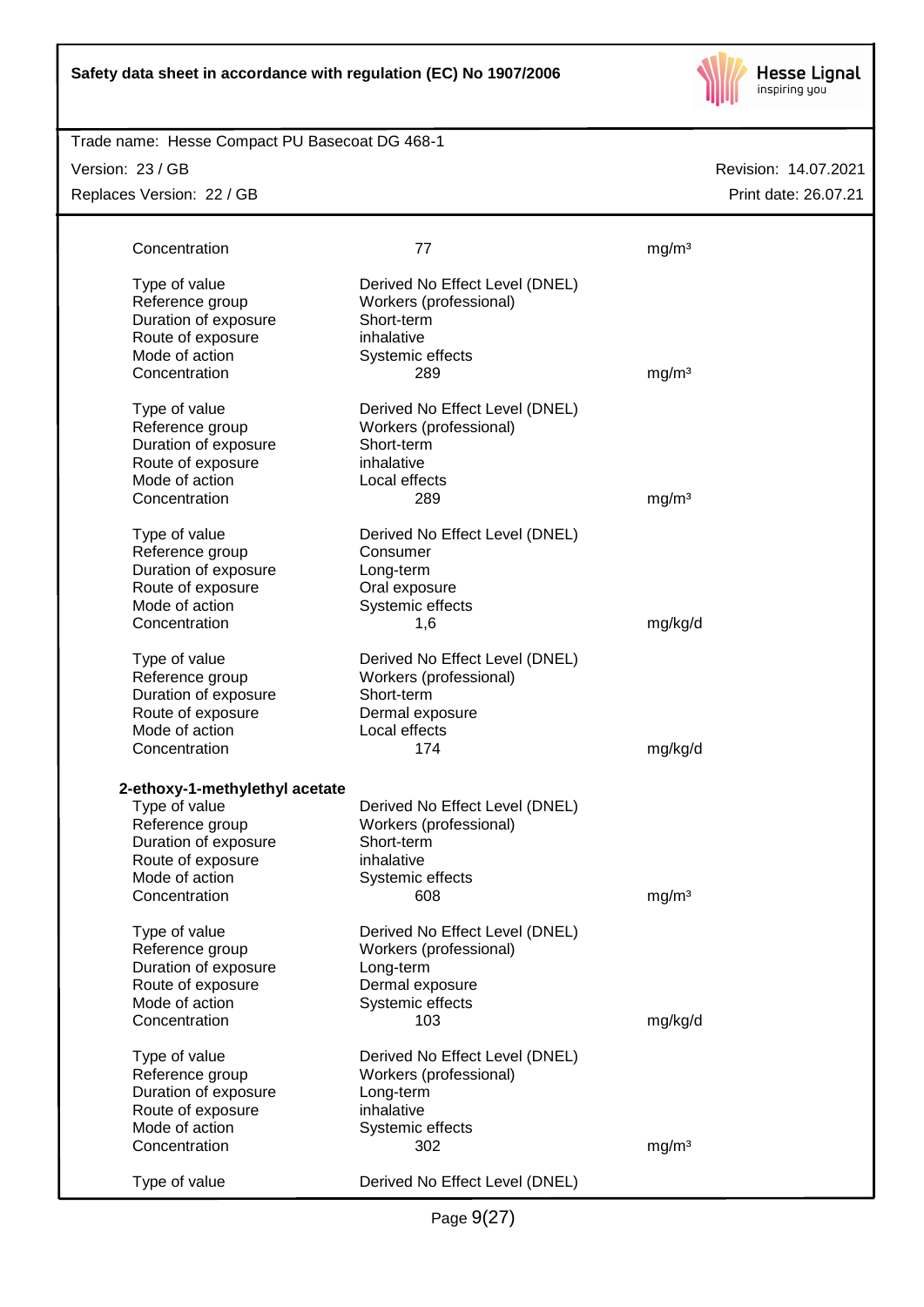

Trade name: Hesse Compact PU Basecoat DG 468-1

Version: 23 / GB

Replaces Version: 22 / GB

| Reference group                           | Consumer                       |                   |
|-------------------------------------------|--------------------------------|-------------------|
| Duration of exposure                      | Short-term                     |                   |
| Route of exposure                         | inhalative                     |                   |
| Mode of action                            | Systemic effects               |                   |
| Concentration                             | 365                            | mg/m <sup>3</sup> |
|                                           |                                |                   |
| Type of value                             | Derived No Effect Level (DNEL) |                   |
| Reference group                           | Consumer                       |                   |
| Duration of exposure                      | Long-term                      |                   |
| Route of exposure                         | Dermal exposure                |                   |
| Mode of action                            | Systemic effects               |                   |
| Concentration                             | 62                             | mg/kg/d           |
|                                           |                                |                   |
| Type of value                             | Derived No Effect Level (DNEL) |                   |
| Reference group                           | Consumer                       |                   |
| Duration of exposure                      | Long-term                      |                   |
| Route of exposure                         | inhalative                     |                   |
| Mode of action                            | Systemic effects               |                   |
| Concentration                             | 181                            | mg/m <sup>3</sup> |
|                                           |                                |                   |
| Type of value                             | Derived No Effect Level (DNEL) |                   |
| Reference group                           | Consumer                       |                   |
| Duration of exposure                      | Long-term                      |                   |
| Route of exposure                         | Oral exposure                  |                   |
| Mode of action                            | Systemic effects               |                   |
| Concentration                             | 13,1                           | mg/kg/d           |
|                                           |                                |                   |
| ethylbenzene                              |                                |                   |
| Type of value                             | Derived No Effect Level (DNEL) |                   |
| Reference group                           | Workers (professional)         |                   |
| Duration of exposure                      | Short-term                     |                   |
| Route of exposure<br>Mode of action       | inhalative                     |                   |
| Concentration                             | Systemic effects<br>289        |                   |
|                                           |                                | mg/m <sup>3</sup> |
| Type of value                             | Derived No Effect Level (DNEL) |                   |
| Reference group                           | Workers (professional)         |                   |
| Duration of exposure                      | Long-term                      |                   |
| Route of exposure                         | inhalative                     |                   |
| Mode of action                            | Systemic effects               |                   |
| Concentration                             | 77                             | mg/m <sup>3</sup> |
|                                           |                                |                   |
| Type of value                             | Derived No Effect Level (DNEL) |                   |
| Reference group                           | Workers (professional)         |                   |
| Duration of exposure                      | Short-term                     |                   |
| Route of exposure                         | inhalative                     |                   |
| Mode of action                            | Local effects                  |                   |
| Concentration                             | 289                            | mg/m <sup>3</sup> |
|                                           |                                |                   |
| Type of value                             | Derived No Effect Level (DNEL) |                   |
| Reference group                           | Workers (professional)         |                   |
| Duration of exposure<br>Route of exposure | Long-term<br>inhalative        |                   |
|                                           |                                |                   |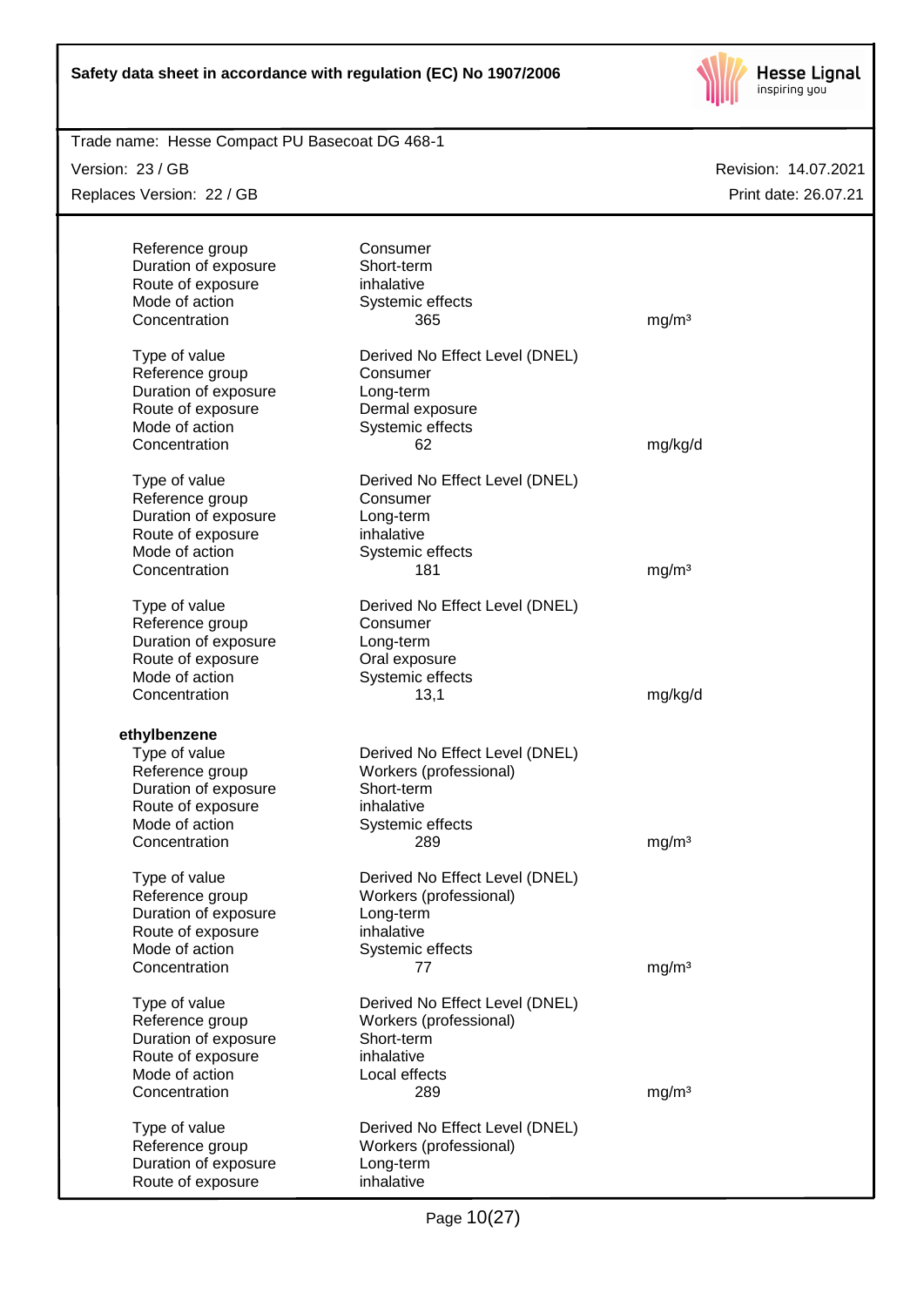

Trade name: Hesse Compact PU Basecoat DG 468-1

Version: 23 / GB

Replaces Version: 22 / GB

| Mode of action<br>Concentration                                                                 | Local effects<br>77                                                                                          | mg/m <sup>3</sup> |
|-------------------------------------------------------------------------------------------------|--------------------------------------------------------------------------------------------------------------|-------------------|
| Type of value<br>Reference group<br>Duration of exposure<br>Route of exposure<br>Mode of action | Derived No Effect Level (DNEL)<br>Workers (professional)<br>Long-term<br>Dermal exposure<br>Systemic effects |                   |
| Concentration                                                                                   | 18                                                                                                           | mg/kg/d           |
| Type of value<br>Reference group<br>Duration of exposure<br>Route of exposure<br>Mode of action | Derived No Effect Level (DNEL)<br>Consumer<br>Short-term<br>inhalative<br>Systemic effects                   |                   |
| Concentration                                                                                   | 174                                                                                                          | mg/m <sup>3</sup> |
| Type of value<br>Reference group<br>Duration of exposure<br>Route of exposure<br>Mode of action | Derived No Effect Level (DNEL)<br>Consumer<br>Short-term<br>inhalative<br>Local effects                      |                   |
| Concentration                                                                                   | 174                                                                                                          | mg/m <sup>3</sup> |
| Type of value<br>Reference group<br>Duration of exposure<br>Route of exposure<br>Mode of action | Derived No Effect Level (DNEL)<br>Consumer<br>Long-term<br>inhalative<br>Systemic effects                    |                   |
| Concentration                                                                                   | 14,8                                                                                                         | mg/m <sup>3</sup> |
| Type of value<br>Reference group<br>Duration of exposure<br>Route of exposure<br>Mode of action | Derived No Effect Level (DNEL)<br>Consumer<br>Long-term<br>Dermal exposure<br>Systemic effects               |                   |
| Concentration                                                                                   | 108                                                                                                          | mg/kg/d           |
| Type of value<br>Reference group<br>Duration of exposure<br>Route of exposure<br>Mode of action | Derived No Effect Level (DNEL)<br>Consumer<br>Long-term<br>Oral exposure<br>Systemic effects                 |                   |
| Concentration                                                                                   | 1,6                                                                                                          | mg/kg/d           |
| <b>Predicted No Effect Concentration (PNEC)</b>                                                 |                                                                                                              |                   |
| n-butyl acetate                                                                                 |                                                                                                              |                   |
| Type of value<br><b>Type</b>                                                                    | <b>PNEC</b><br>Freshwater                                                                                    |                   |
| Concentration                                                                                   | 0,18                                                                                                         | mg/l              |
| Type of value                                                                                   | <b>PNEC</b>                                                                                                  |                   |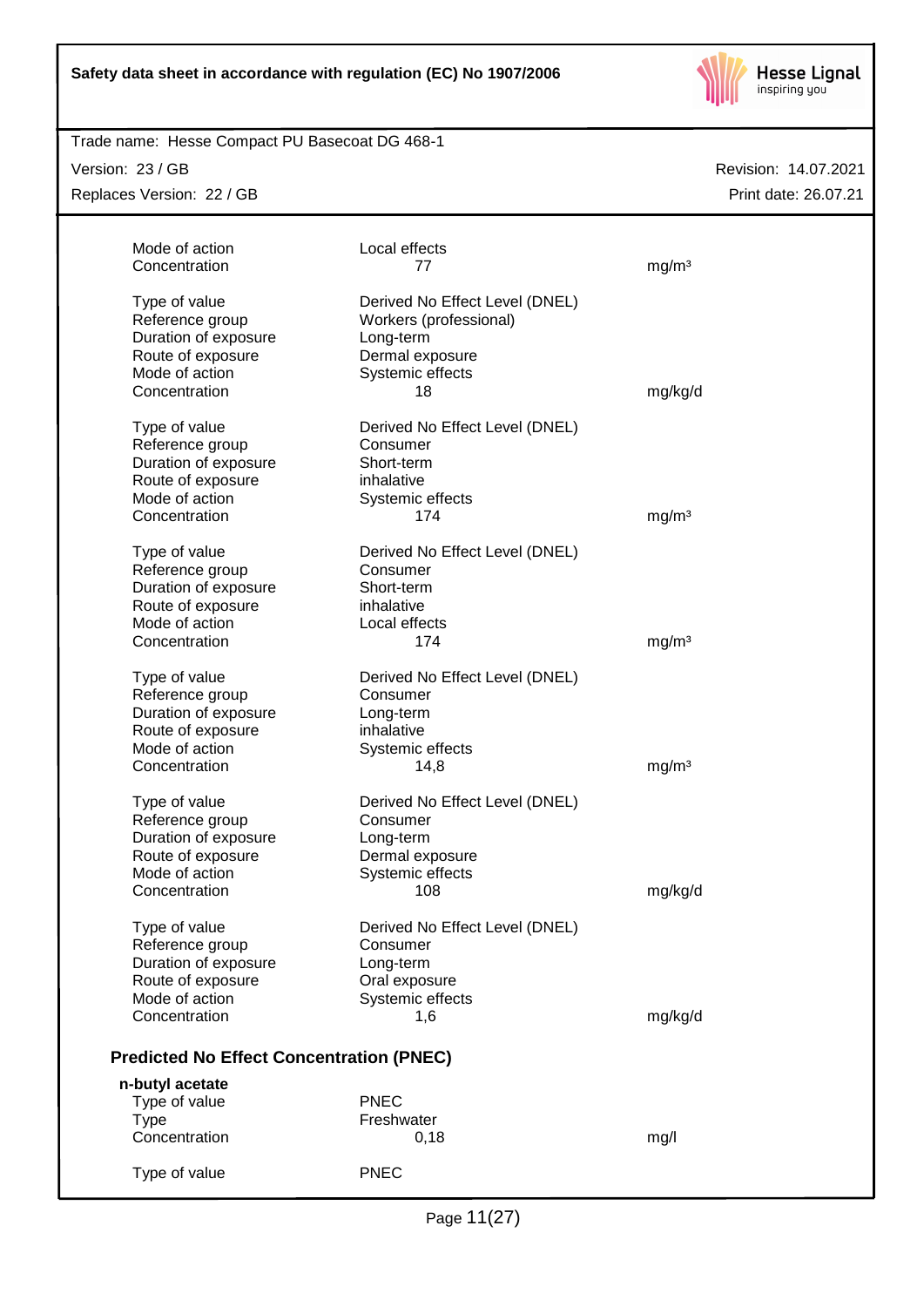

Version: 23 / GB Replaces Version: 22 / GB Revision: 14.07.2021 Print date: 26.07.21

| <b>Type</b>                    | Saltwater   |                              |       |
|--------------------------------|-------------|------------------------------|-------|
| Concentration                  |             | 0,018                        | mg/l  |
|                                |             |                              |       |
| Type of value                  | <b>PNEC</b> |                              |       |
| <b>Type</b>                    |             | Sewage treatment plant (STP) |       |
| Concentration                  |             | 35,6                         | mg/l  |
|                                |             |                              |       |
| Type of value                  | <b>PNEC</b> |                              |       |
| <b>Type</b>                    | Water       |                              |       |
| Conditions                     |             |                              |       |
| Concentration                  |             | sporadic release             |       |
|                                |             | 0,36                         | mg/l  |
|                                | <b>PNEC</b> |                              |       |
| Type of value                  |             |                              |       |
| <b>Type</b>                    |             | Fresh water sediment         |       |
| Concentration                  |             | 0,981                        | mg/kg |
|                                |             |                              |       |
| Type of value                  | <b>PNEC</b> |                              |       |
| <b>Type</b>                    |             | saltwater sediment           |       |
| Concentration                  |             | 0,0981                       | mg/l  |
|                                |             |                              |       |
| Type of value                  | <b>PNEC</b> |                              |       |
| <b>Type</b>                    | Soil        |                              |       |
| Concentration                  |             | 0,0903                       | mg/kg |
|                                |             |                              |       |
| 2-ethoxy-1-methylethyl acetate |             |                              |       |
| Type of value                  | <b>PNEC</b> |                              |       |
| <b>Type</b>                    | Freshwater  |                              |       |
| Concentration                  |             | 1,3                          | mg/l  |
|                                |             |                              |       |
| Type of value                  | <b>PNEC</b> |                              |       |
| <b>Type</b>                    | Saltwater   |                              |       |
| Concentration                  |             | 0,13                         | mg/l  |
|                                |             |                              |       |
| Type of value                  | <b>PNEC</b> |                              |       |
| <b>Type</b>                    |             | Fresh water sediment         |       |
| Concentration                  |             | 6,4                          | mg/kg |
|                                |             |                              |       |
| Type of value                  | <b>PNEC</b> |                              |       |
| <b>Type</b>                    |             | saltwater sediment           |       |
| Concentration                  |             | 0,64                         | mg/kg |
|                                |             |                              |       |
| Type of value                  | <b>PNEC</b> |                              |       |
| <b>Type</b>                    | Soil        |                              |       |
| Concentration                  |             | 1,34                         | mg/kg |
|                                |             |                              |       |
| Type of value                  | <b>PNEC</b> |                              |       |
| <b>Type</b>                    |             | Sewage treatment plant (STP) |       |
| Concentration                  |             | 62,5                         | mg/l  |
|                                |             |                              |       |
|                                |             |                              |       |
| xylene                         |             |                              |       |
| Type of value                  | <b>PNEC</b> |                              |       |
| <b>Type</b>                    | Freshwater  |                              |       |
| Concentration                  |             | 0,327                        | mg/l  |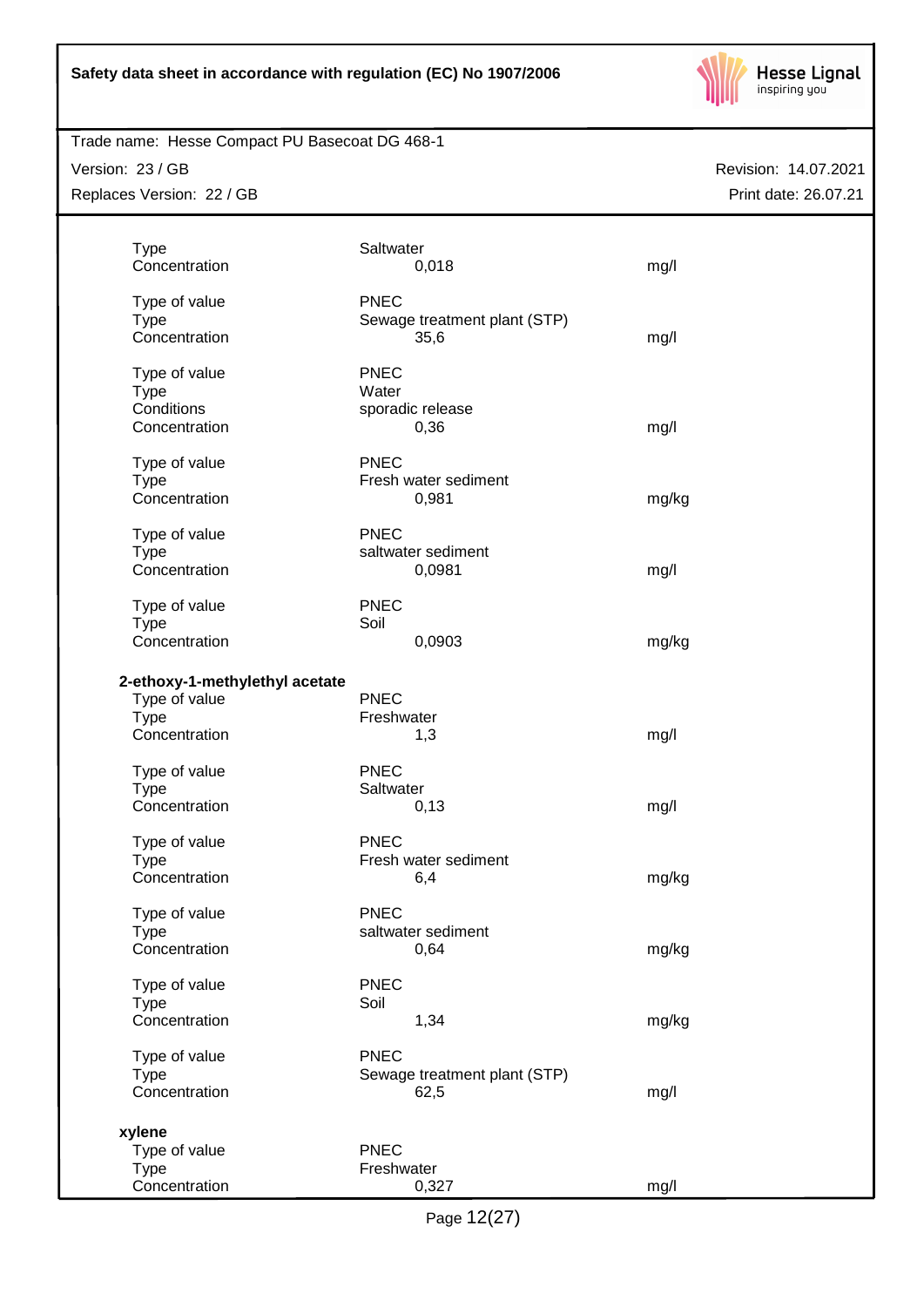

Trade name: Hesse Compact PU Basecoat DG 468-1

Version: 23 / GB Replaces Version: 22 / GB

Revision: 14.07.2021 Print date: 26.07.21

| Type of value<br><b>Type</b><br>Concentration                 | <b>PNEC</b><br>Saltwater  | 0,327                                | mg/l  |
|---------------------------------------------------------------|---------------------------|--------------------------------------|-------|
| Type of value<br><b>Type</b><br>Concentration                 | <b>PNEC</b>               | Fresh water sediment<br>12,46        | mg/kg |
| Type of value<br><b>Type</b><br>Concentration                 | <b>PNEC</b>               | saltwater sediment<br>12,46          | mg/kg |
| Type of value<br><b>Type</b><br>Concentration                 | <b>PNEC</b><br>Soil       | 2,31                                 | mg/kg |
| Type of value<br><b>Type</b><br>Concentration                 | <b>PNEC</b>               | Sewage treatment plant (STP)<br>6,58 | mg/l  |
| ethylbenzene<br>Type of value<br><b>Type</b><br>Concentration | <b>PNEC</b><br>Freshwater | 0,327                                | mg/l  |
| Type of value<br><b>Type</b><br>Concentration                 | <b>PNEC</b>               | Fresh water sediment<br>12,46        | mg/kg |
| Type of value<br><b>Type</b><br>Concentration                 | <b>PNEC</b><br>Soil       | 2,31                                 | mg/kg |
| Type of value<br><b>Type</b><br>Concentration                 | <b>PNEC</b>               | Sewage treatment plant (STP)<br>6,58 | mg/l  |
|                                                               |                           |                                      |       |

# **8.2. Exposure controls**

#### **Exposure controls**

Users are advised to consider national Occupational Exposure Limits or other equivalent values. Provide for sufficient ventilation. This can be achieved by local exhaust or general exhaust air collection. Wear a suitable respirator if the ventilation is not sufficient to keep the solvent vapour concentration below the occupational limit values.

## **Respiratory protection**

Avoid inhalation of vapour and spray mist. Use breathing apparatus if exposed to vapours/dust/aerosol. Recommended Filter type: Respiratory protection mask with combination filter A/P2

#### **Hand protection**

Protective gloves complying with EN 374. Glove material Multilayer gloves made from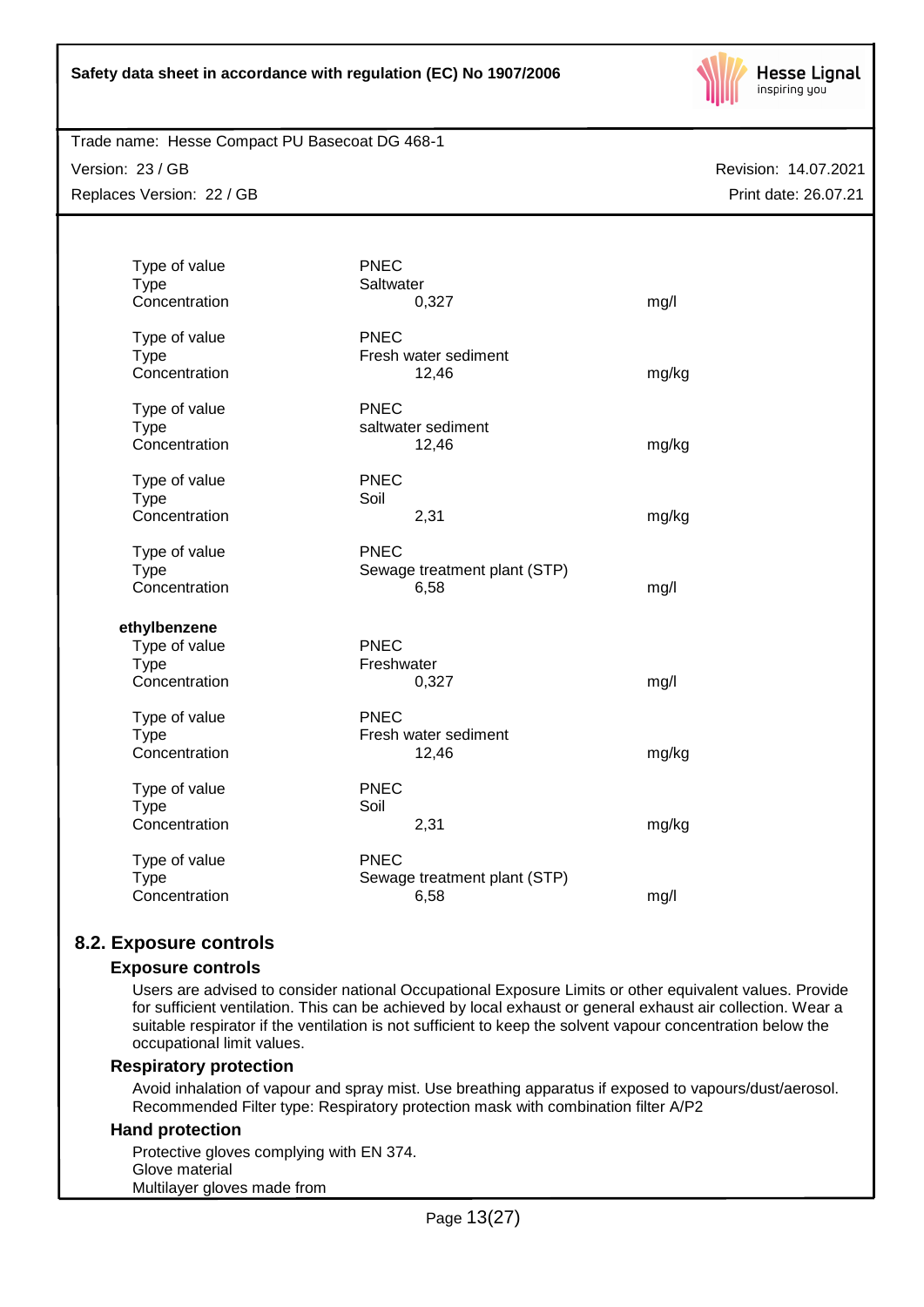

Version: 23 / GB

Replaces Version: 22 / GB

| Appropriate Material<br><b>Material thickness</b>                                             | Fluorinated rubber / butyl-rubber<br>0,7<br>$>=$ |           |     |                                                                                                       |  |
|-----------------------------------------------------------------------------------------------|--------------------------------------------------|-----------|-----|-------------------------------------------------------------------------------------------------------|--|
| Breakthrough time                                                                             | 30<br>$>=$                                       | mm<br>min |     |                                                                                                       |  |
|                                                                                               |                                                  |           |     | This recommendation is valid only for the product named in this safety data sheet supplied by us, and |  |
| only for the indicated intended use purposes.                                                 |                                                  |           |     |                                                                                                       |  |
|                                                                                               |                                                  |           |     | For special purposes, it is recommended to check the resistance to chemicals of the protective gloves |  |
| mentioned above together with the supplier of these gloves.                                   |                                                  |           |     | The instructions and information provided by the glove manufacturer on use, storage, maintenance and  |  |
| replacement must be followed.                                                                 |                                                  |           |     |                                                                                                       |  |
| The breakthrough time must be greater than the end use time of the product.                   |                                                  |           |     |                                                                                                       |  |
| Gloves should be replaced regularly and if there is any sign of damage to the glove material. |                                                  |           |     |                                                                                                       |  |
| maintenance.                                                                                  |                                                  |           |     | The performance or effectiveness of the glove may be reduced by physical/ chemical damage and poor    |  |
|                                                                                               |                                                  |           |     |                                                                                                       |  |
| Eye protection                                                                                |                                                  |           |     |                                                                                                       |  |
| Wear eye glasses with side protection according to EN 166.                                    |                                                  |           |     |                                                                                                       |  |
| <b>Body protection</b>                                                                        |                                                  |           |     |                                                                                                       |  |
| before breaks and after work.                                                                 |                                                  |           |     | Wear suitable protective clothing. Remove contaminated clothing and wash it before reuse. Wash hands  |  |
|                                                                                               |                                                  |           |     |                                                                                                       |  |
| 9. Physical and chemical properties                                                           |                                                  |           |     |                                                                                                       |  |
| 9.1. Information on basic physical and chemical properties                                    |                                                  |           |     |                                                                                                       |  |
| <b>Form</b>                                                                                   | liquid                                           |           |     |                                                                                                       |  |
| <b>Colour</b>                                                                                 | colourless                                       |           |     |                                                                                                       |  |
| <b>Odour</b>                                                                                  | solvent-like                                     |           |     |                                                                                                       |  |
| <b>Odour threshold</b>                                                                        |                                                  |           |     |                                                                                                       |  |
| Remarks                                                                                       | not determined                                   |           |     |                                                                                                       |  |
| <b>Melting point</b>                                                                          |                                                  |           |     |                                                                                                       |  |
| Remarks                                                                                       | not determined                                   |           |     |                                                                                                       |  |
| <b>Freezing point</b>                                                                         |                                                  |           |     |                                                                                                       |  |
| Remarks                                                                                       | not determined                                   |           |     |                                                                                                       |  |
| Initial boiling point and boiling range                                                       |                                                  |           |     |                                                                                                       |  |
| Value                                                                                         | 116                                              | to        | 160 | °C                                                                                                    |  |
| <b>Flash point</b>                                                                            |                                                  |           |     |                                                                                                       |  |
| Value                                                                                         | 23                                               | to        | 35  | $\rm ^{\circ}C$                                                                                       |  |
| <b>Evaporation rate</b>                                                                       |                                                  |           |     |                                                                                                       |  |
| <b>Remarks</b>                                                                                | not determined                                   |           |     |                                                                                                       |  |
| <b>Flammability (solid, gas)</b>                                                              |                                                  |           |     |                                                                                                       |  |
| not determined                                                                                |                                                  |           |     |                                                                                                       |  |
| Upper/lower flammability or explosive limits                                                  |                                                  |           |     |                                                                                                       |  |
| Remarks                                                                                       | not determined                                   |           |     |                                                                                                       |  |
| Vapour pressure                                                                               |                                                  |           |     |                                                                                                       |  |
| Remarks                                                                                       | not determined                                   |           |     |                                                                                                       |  |
| <b>Vapour density</b>                                                                         |                                                  |           |     |                                                                                                       |  |
| Remarks                                                                                       | not determined                                   |           |     |                                                                                                       |  |
| <b>Density</b>                                                                                |                                                  |           |     |                                                                                                       |  |
|                                                                                               |                                                  |           |     |                                                                                                       |  |
|                                                                                               |                                                  |           |     |                                                                                                       |  |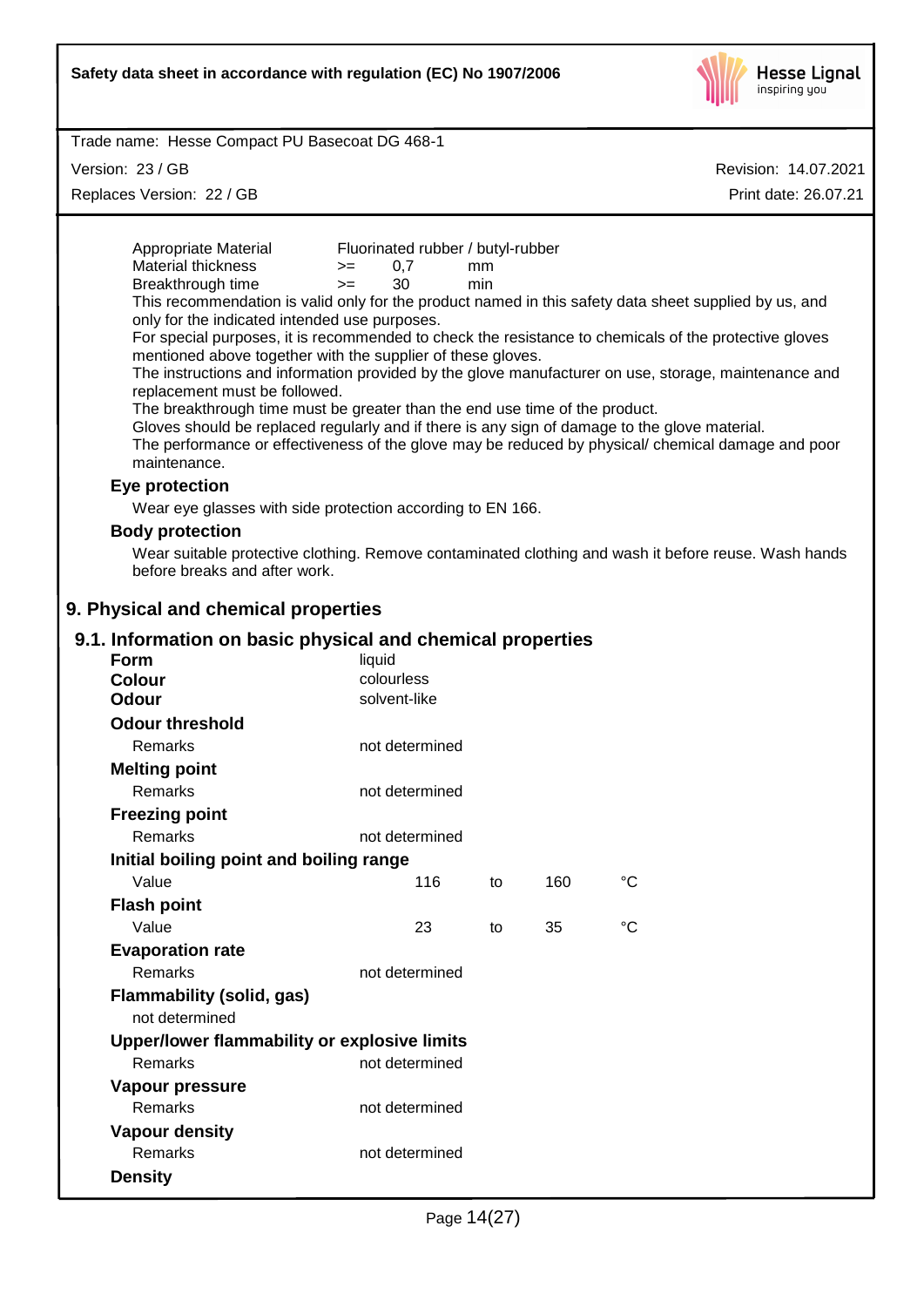

Version: 23 / GB

Replaces Version: 22 / GB

Revision: 14.07.2021 Print date: 26.07.21

| Value<br>Temperature                                                                                                                                      | appr. | 0,968<br>20            | $\rm ^{\circ}C$   |    | kg/l |
|-----------------------------------------------------------------------------------------------------------------------------------------------------------|-------|------------------------|-------------------|----|------|
| Solubility in water                                                                                                                                       |       |                        |                   |    |      |
| Remarks                                                                                                                                                   |       | not determined         |                   |    |      |
| Solubility(ies)                                                                                                                                           |       |                        |                   |    |      |
| Remarks                                                                                                                                                   |       | not determined         |                   |    |      |
| <b>Partition coefficient: n-octanol/water</b>                                                                                                             |       |                        |                   |    |      |
| Remarks                                                                                                                                                   |       | not determined         |                   |    |      |
|                                                                                                                                                           |       |                        |                   |    |      |
| Ignition temperature<br>Remarks                                                                                                                           |       | not determined         |                   |    |      |
|                                                                                                                                                           |       |                        |                   |    |      |
| <b>Decomposition temperature</b><br>Remarks                                                                                                               |       | not determined         |                   |    |      |
|                                                                                                                                                           |       |                        |                   |    |      |
| <b>Viscosity</b><br>Remarks                                                                                                                               |       |                        |                   |    |      |
|                                                                                                                                                           |       | not determined         |                   |    |      |
| <b>Efflux time</b>                                                                                                                                        |       |                        |                   |    |      |
| Value<br>Temperature                                                                                                                                      |       | 31<br>20               | to<br>$^{\circ}C$ | 41 | s    |
| Method                                                                                                                                                    |       | DIN EN ISO 2431 - 4 mm |                   |    |      |
| <b>Explosive properties</b>                                                                                                                               |       |                        |                   |    |      |
| evaluation                                                                                                                                                |       | not determined         |                   |    |      |
| <b>Oxidising properties</b>                                                                                                                               |       |                        |                   |    |      |
| Remarks                                                                                                                                                   |       | not determined         |                   |    |      |
| 9.2. Other information                                                                                                                                    |       |                        |                   |    |      |
| <b>Non-volatile content</b>                                                                                                                               |       |                        |                   |    |      |
| Value                                                                                                                                                     |       | 38,6                   |                   |    | $\%$ |
| Method                                                                                                                                                    |       | calculated value       |                   |    |      |
| <b>Other information</b>                                                                                                                                  |       |                        |                   |    |      |
| This information is not available.                                                                                                                        |       |                        |                   |    |      |
|                                                                                                                                                           |       |                        |                   |    |      |
| 10. Stability and reactivity                                                                                                                              |       |                        |                   |    |      |
| 10.1. Reactivity<br>Stable under recommended storage and handling conditions (see section 7).                                                             |       |                        |                   |    |      |
| 10.2. Chemical stability<br>Stable under normal conditions.                                                                                               |       |                        |                   |    |      |
| 10.3. Possibility of hazardous reactions<br>To avoid thermal decomposition, do not overheat.                                                              |       |                        |                   |    |      |
| 10.4. Conditions to avoid<br>Isolate from sources of heat, sparks and open flame.                                                                         |       |                        |                   |    |      |
| 10.5. Incompatible materials<br>Keep away from oxidising agents, strongly alkaline and strongly acid materials in order to avoid<br>exothermic reactions. |       |                        |                   |    |      |
| sandarra alan ammanistan munalizata                                                                                                                       |       |                        |                   |    |      |

# **10.6. Hazardous decomposition products**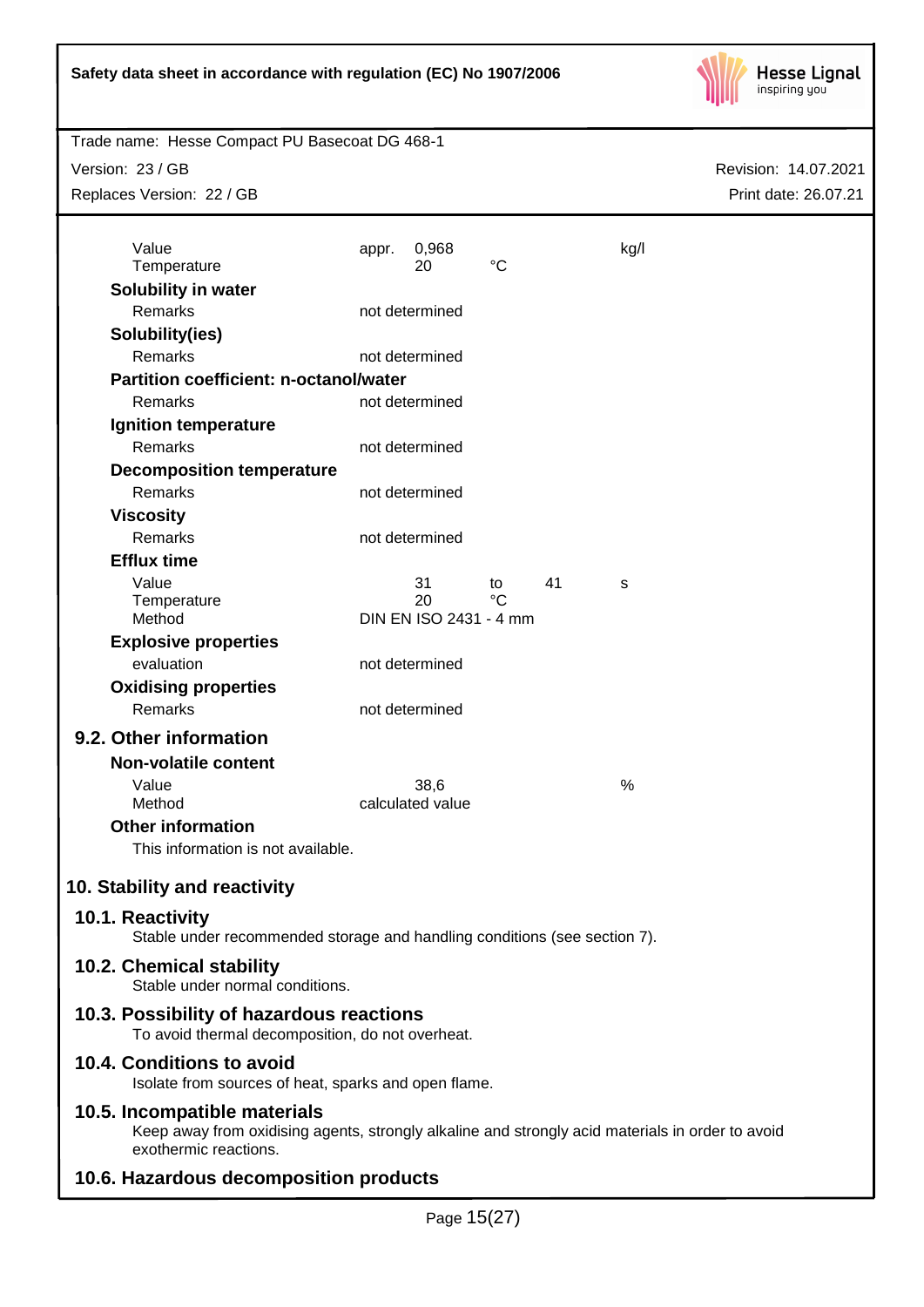

Version: 23 / GB

Replaces Version: 22 / GB

Revision: 14.07.2021 Print date: 26.07.21

Carbon monoxide and carbon dioxide, nitrous oxides (NOx), dense black smoke, No decomposition if used as prescribed.

# **11. Toxicological information**

# **11.1. Information on toxicological effects**

| <b>Acute oral toxicity</b>                    |                                                                   |       |
|-----------------------------------------------|-------------------------------------------------------------------|-------|
| Method                                        | Calculation method (Regulation (EC) No. 1272/2008)                |       |
| Remarks                                       | Based on available data, the classification criteria are not met. |       |
| <b>Acute dermal toxicity</b>                  |                                                                   |       |
| <b>ATE</b>                                    | 6.233,68<br>53                                                    | mg/kg |
| Method                                        | calculated value (Regulation (EC) No. 1272/2008)                  |       |
| Remarks                                       | Based on available data, the classification criteria are not met. |       |
| <b>Acute dermal toxicity (Components)</b>     |                                                                   |       |
| xylene                                        |                                                                   |       |
| <b>ATE</b>                                    | 2000                                                              | mg/kg |
| Source                                        | alle Daten über 2000 mg/kg                                        |       |
| <b>Acute inhalational toxicity</b>            |                                                                   |       |
| <b>ATE</b>                                    | 7,5479                                                            | mg/l  |
| Administration/Form                           | Dust/Mist                                                         |       |
| Method                                        | calculated value (Regulation (EC) No. 1272/2008)                  |       |
| Remarks                                       | Based on available data, the classification criteria are not met. |       |
| <b>Acute inhalative toxicity (Components)</b> |                                                                   |       |
| xylene                                        |                                                                   |       |
| <b>ATE</b>                                    | 5                                                                 | mg/l  |
| Duration of exposure                          | 4<br>h                                                            |       |
| Administration/Form<br>Source                 | Dust/Mist<br>alle Werte über 5 mg/l                               |       |
|                                               |                                                                   |       |
| ethylbenzene<br><b>ATE</b>                    | 1,5                                                               | mg/l  |
| Duration of exposure                          | h<br>4                                                            |       |
| Administration/Form                           | Dust/Mist                                                         |       |
| Method                                        | conversion value                                                  |       |
| Remarks                                       | Mist                                                              |       |
| <b>Skin corrosion/irritation</b>              |                                                                   |       |
| evaluation                                    | irritant                                                          |       |
| Method                                        | Calculation method (Regulation (EC) No. 1272/2008)                |       |
| Remarks                                       | The classification criteria are met.                              |       |
| <b>Skin corrosion/irritation (Components)</b> |                                                                   |       |
| xylene                                        |                                                                   |       |
| <b>Species</b>                                | rabbit                                                            |       |
| <b>Observation Period</b>                     | 72<br>h                                                           |       |
| evaluation                                    | Irritating to skin.                                               |       |
| Source                                        | 2 (reliable with restrictions)                                    |       |
| Serious eye damage/irritation                 |                                                                   |       |
| evaluation<br>Method                          | irritant                                                          |       |
|                                               | Calculation method (Regulation (EC) No. 1272/2008)                |       |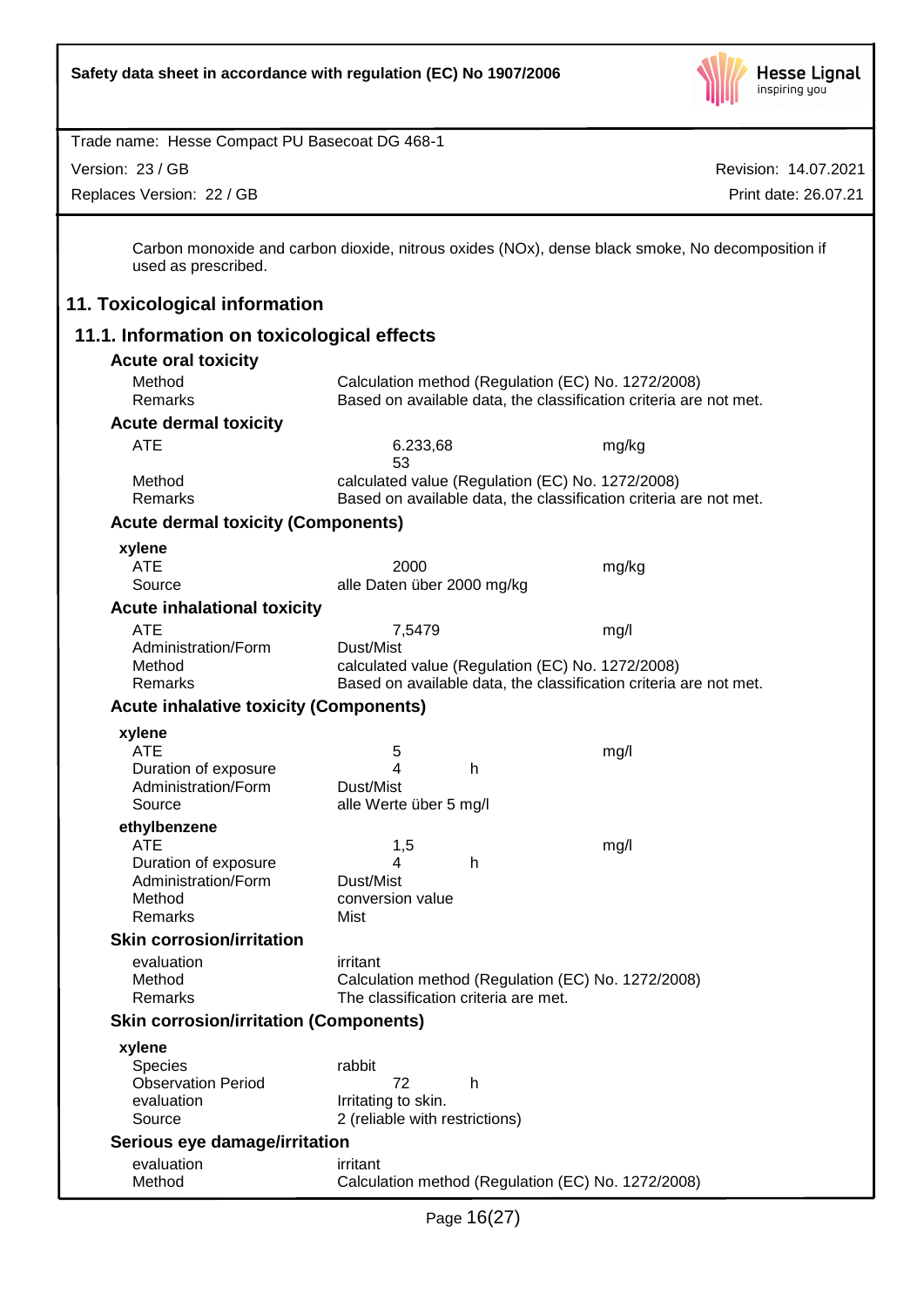

Version: 23 / GB

Replaces Version: 22 / GB

| Remarks                                           | The classification criteria are met.                              |
|---------------------------------------------------|-------------------------------------------------------------------|
| <b>Serious eye damage/irritation (Components)</b> |                                                                   |
| xylene                                            |                                                                   |
| Species                                           | rabbit                                                            |
| evaluation                                        | Irritating to eyes.                                               |
| Source                                            | 2 (reliable with restrictions)                                    |
| <b>Sensitization</b>                              |                                                                   |
| Method                                            | Calculation method (Regulation (EC) No. 1272/2008)                |
| <b>Remarks</b>                                    | Based on available data, the classification criteria are not met. |
| <b>Mutagenicity</b>                               |                                                                   |
| Method                                            | Calculation method (Regulation (EC) No. 1272/2008)                |
| <b>Remarks</b>                                    | Based on available data, the classification criteria are not met. |
| <b>Reproductive toxicity</b>                      |                                                                   |
| Method                                            | Calculation method (Regulation (EC) No. 1272/2008)                |
| Remarks                                           | Based on available data, the classification criteria are not met. |
| Carcinogenicity                                   |                                                                   |
| Method                                            | Calculation method (Regulation (EC) No. 1272/2008)                |
| <b>Remarks</b>                                    | Based on available data, the classification criteria are not met. |
| <b>Specific Target Organ Toxicity (STOT)</b>      |                                                                   |
| <b>Single exposure</b>                            |                                                                   |
| Method                                            | Calculation method (Regulation (EC) No. 1272/2008)                |
| Remarks                                           | The classification criteria are met.                              |
| evaluation                                        | May cause respiratory irritation.                                 |
| <b>Repeated exposure</b>                          |                                                                   |
| Remarks                                           | The classification criteria are met.                              |
| evaluation                                        | May cause damage to organs through prolonged or repeated exposure |
|                                                   | <b>Specific Target Organ Toxicity (STOT) (Components)</b>         |
| 2-ethoxy-1-methylethyl acetate                    |                                                                   |
|                                                   | Specific target organ toxicity - repeated exposure                |
|                                                   | Organs: Nervous system                                            |
| Remarks                                           | Possible narcotic effects (drowsiness, dizziness).                |
| n-butyl acetate                                   |                                                                   |
|                                                   | Specific target organ toxicity - repeated exposure                |
|                                                   | Organs: Nervous system                                            |
| Remarks                                           | Possible narcotic effects (drowsiness, dizziness).                |
| xylene                                            |                                                                   |
|                                                   | Specific target organ toxicity - single exposure                  |
|                                                   | Route of exposure inhalative                                      |
|                                                   | Organs: Respiratory tract                                         |
| Remarks                                           | May cause respiratory irritation.                                 |
| <b>Aspiration hazard</b>                          |                                                                   |
| The classification criteria are met.              |                                                                   |
| Harmful: may cause lung damage if swallowed.      |                                                                   |
| <b>Other information</b>                          |                                                                   |
| No toxicological data are available.              |                                                                   |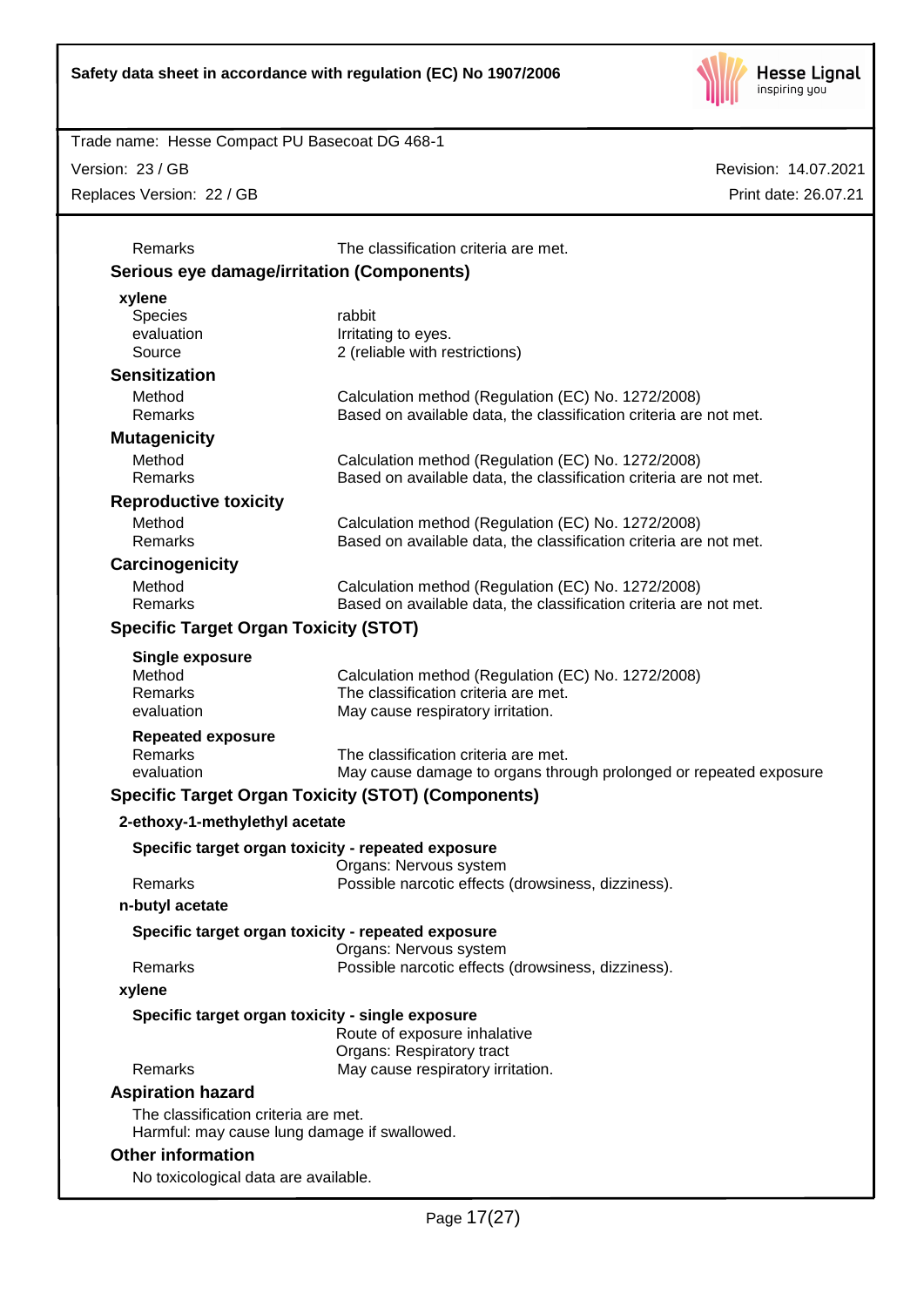

Version: 23 / GB

Replaces Version: 22 / GB

Revision: 14.07.2021 Print date: 26.07.21

# **12. Ecological information**

## **12.1. Toxicity**

## **General information**

For this subsection there is no ecotoxicological data available on the product as such.

## **12.2. Persistence and degradability**

## **General information**

For this subsection there is no ecotoxicological data available on the product as such.

# **12.3. Bioaccumulative potential**

## **General information**

For this subsection there is no ecotoxicological data available on the product as such.

## **Partition coefficient: n-octanol/water**

Remarks not determined

# **12.4. Mobility in soil**

# **General information**

For this subsection there is no ecotoxicological data available on the product as such.

## **Mobility in soil**

no data available

# **12.5. Results of PBT and vPvB assessment**

## **General information**

For this subsection there is no ecotoxicological data available on the product as such.

## **12.6. Other adverse effects**

## **General information**

For this subsection there is no ecotoxicological data available on the product as such.

## **General information / ecology**

For this subsection there is no ecotoxicological data available on the product as such.

# **13. Disposal considerations**

# **13.1. Waste treatment methods**

## **Disposal recommendations for the product**

| EWC waste code                                                     | 080111 - waste paint and varnish containing organic       |
|--------------------------------------------------------------------|-----------------------------------------------------------|
|                                                                    | solvents or other dangerous substances                    |
| EWC waste code                                                     | 200127 - paint, inks, adhesives and resins containing     |
|                                                                    | dangerous substances                                      |
| Where possible recycling is preferred to disposal or incineration. |                                                           |
| Do not allow to enter drains or waterways.                         |                                                           |
| modified product                                                   |                                                           |
| EWC waste code                                                     | 080113 - sludges from paint or varnish containing organic |
|                                                                    | solvents or other dangerous substances                    |
| EWC waste code                                                     | 080115 - aqueous sludges containing paint or varnish      |

containing organic solvents or other dangerous substances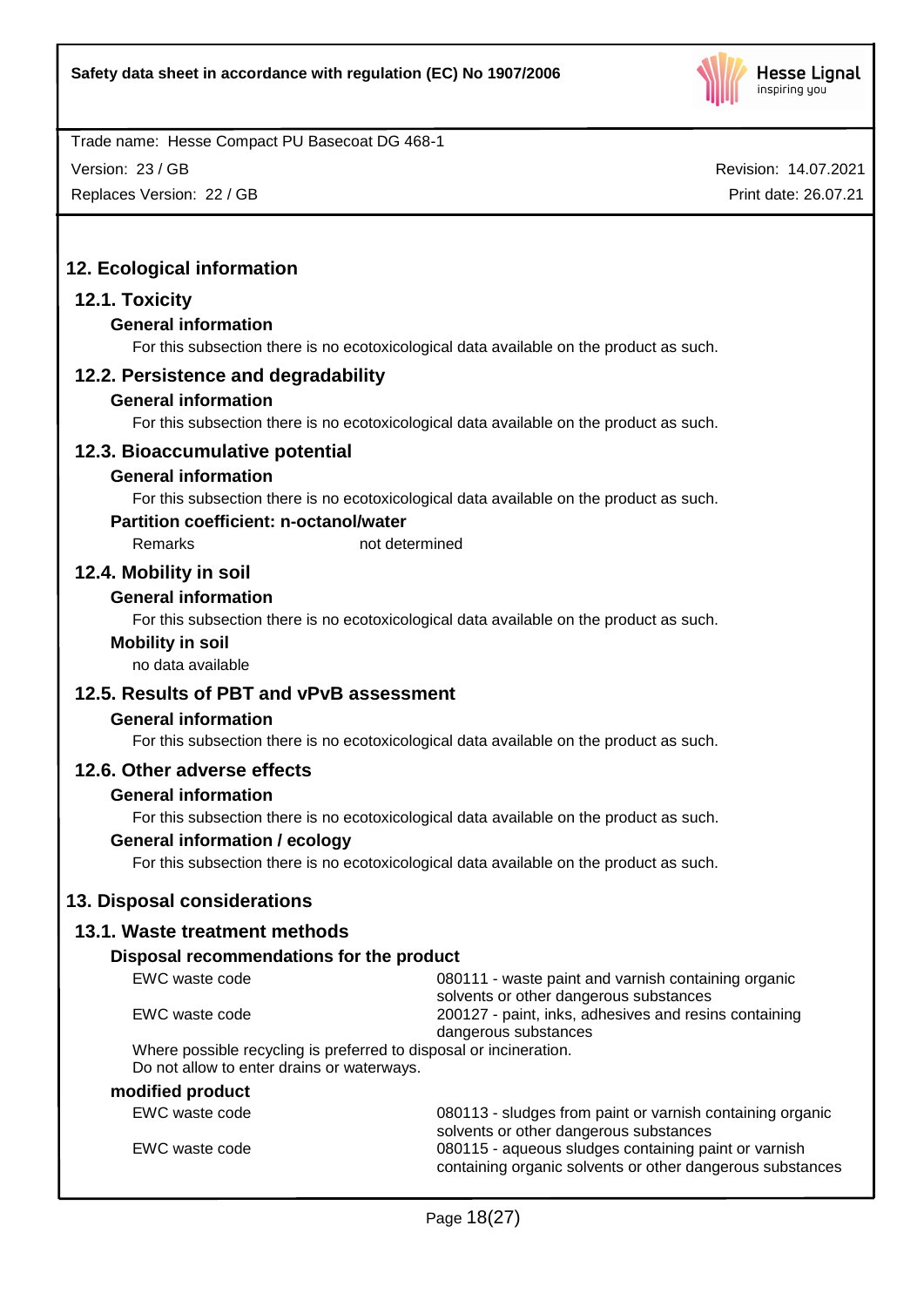

Version: 23 / GB

Replaces Version: 22 / GB

Revision: 14.07.2021

Print date: 26.07.21

## **Dried residues**

EWC waste code 080112 - waste lacquers and waste paint except those falling under 080111

## **Disposal recommendations for packaging**

EWC waste code 150110 - packaging containing residues of or contaminated by dangerous substances

Completely emptied packagings can be given for recycling.

## **14. Transport information**

|                                     | <b>Land transport ADR/RID</b> | <b>Marine transport</b><br><b>IMDG/GGVSee</b> | Air transport<br><b>ICAO/IATA</b> |
|-------------------------------------|-------------------------------|-----------------------------------------------|-----------------------------------|
| Tunnel restriction code             | D/E                           |                                               |                                   |
| 14.1. UN number                     | 1263                          | 1263                                          | 1263                              |
| 14.2. UN proper shipping name       | <b>PAINT</b>                  | <b>PAINT</b>                                  | <b>PAINT</b>                      |
| 14.3. Transport hazard<br>class(es) | 3                             | 3                                             | 3                                 |
| Label                               | 豐                             |                                               | 塑                                 |
| 14.4. Packing group                 | Ш                             | III                                           | III                               |
| <b>Limited Quantity</b>             | 51                            |                                               |                                   |
| <b>Transport category</b>           | 3                             |                                               |                                   |

# **15. Regulatory information**

# **15.1. Safety, health and environmental regulations/legislation specific for the substance or mixture**

**VOC**

VOC (EU) 61,4 % 594 g/l

# **15.2. Chemical safety assessment**

For this substance / mixture a chemical safety assessment was not carried out.

# **16. Other information**

## **Hazard statements listed in Chapter 3**

| EUH066           | Repeated exposure may cause skin dryness or cracking. |
|------------------|-------------------------------------------------------|
| H <sub>225</sub> | Highly flammable liquid and vapour.                   |
| H <sub>226</sub> | Flammable liquid and vapour.                          |
| H <sub>304</sub> | May be fatal if swallowed and enters airways.         |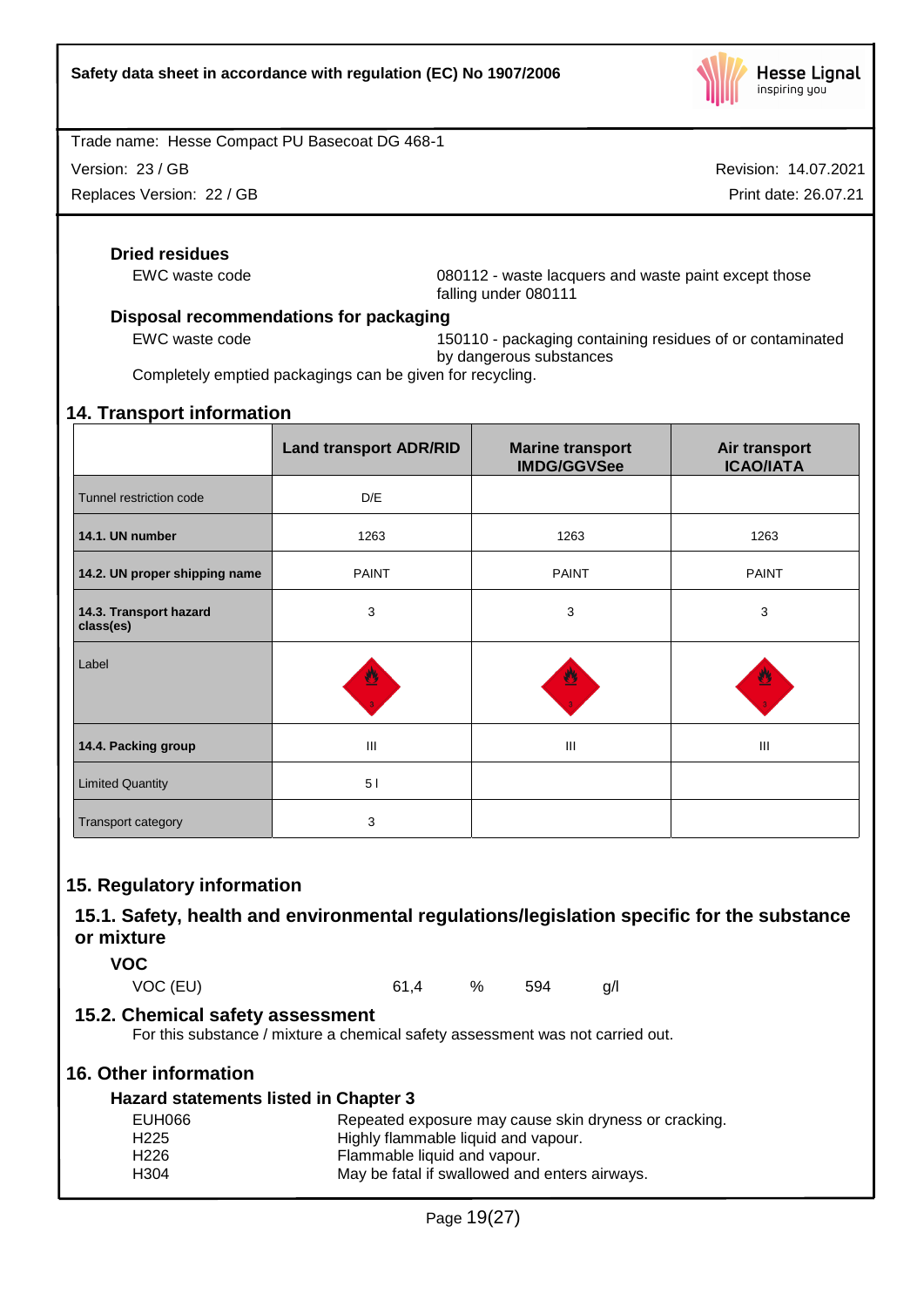

Trade name: Hesse Compact PU Basecoat DG 468-1

Version: 23 / GB Replaces Version: 22 / GB Revision: 14.07.2021 Print date: 26.07.21

| H312                                                                                                                                                                                              | Harmful in contact with skin.                                                                                                                                                                                                                                                                                                                                                                                                                                                                                                                                                                                                                                                                                                                                                                                                                                                                                                                   |
|---------------------------------------------------------------------------------------------------------------------------------------------------------------------------------------------------|-------------------------------------------------------------------------------------------------------------------------------------------------------------------------------------------------------------------------------------------------------------------------------------------------------------------------------------------------------------------------------------------------------------------------------------------------------------------------------------------------------------------------------------------------------------------------------------------------------------------------------------------------------------------------------------------------------------------------------------------------------------------------------------------------------------------------------------------------------------------------------------------------------------------------------------------------|
| H315                                                                                                                                                                                              | Causes skin irritation.                                                                                                                                                                                                                                                                                                                                                                                                                                                                                                                                                                                                                                                                                                                                                                                                                                                                                                                         |
| H319                                                                                                                                                                                              | Causes serious eye irritation.                                                                                                                                                                                                                                                                                                                                                                                                                                                                                                                                                                                                                                                                                                                                                                                                                                                                                                                  |
| H332                                                                                                                                                                                              | Harmful if inhaled.                                                                                                                                                                                                                                                                                                                                                                                                                                                                                                                                                                                                                                                                                                                                                                                                                                                                                                                             |
| H335                                                                                                                                                                                              | May cause respiratory irritation.                                                                                                                                                                                                                                                                                                                                                                                                                                                                                                                                                                                                                                                                                                                                                                                                                                                                                                               |
| H336                                                                                                                                                                                              | May cause drowsiness or dizziness.                                                                                                                                                                                                                                                                                                                                                                                                                                                                                                                                                                                                                                                                                                                                                                                                                                                                                                              |
| H373                                                                                                                                                                                              | May cause damage to organs through prolonged or repeated exposure.                                                                                                                                                                                                                                                                                                                                                                                                                                                                                                                                                                                                                                                                                                                                                                                                                                                                              |
| <b>CLP categories listed in Chapter 3</b>                                                                                                                                                         |                                                                                                                                                                                                                                                                                                                                                                                                                                                                                                                                                                                                                                                                                                                                                                                                                                                                                                                                                 |
| Acute Tox. 4                                                                                                                                                                                      | Acute toxicity, Category 4                                                                                                                                                                                                                                                                                                                                                                                                                                                                                                                                                                                                                                                                                                                                                                                                                                                                                                                      |
| Asp. Tox. 1                                                                                                                                                                                       | Aspiration hazard, Category 1                                                                                                                                                                                                                                                                                                                                                                                                                                                                                                                                                                                                                                                                                                                                                                                                                                                                                                                   |
| Eye Irrit. 2                                                                                                                                                                                      | Eye irritation, Category 2                                                                                                                                                                                                                                                                                                                                                                                                                                                                                                                                                                                                                                                                                                                                                                                                                                                                                                                      |
| Flam. Liq. 2                                                                                                                                                                                      | Flammable liquid, Category 2                                                                                                                                                                                                                                                                                                                                                                                                                                                                                                                                                                                                                                                                                                                                                                                                                                                                                                                    |
| Flam. Liq. 3                                                                                                                                                                                      | Flammable liquid, Category 3                                                                                                                                                                                                                                                                                                                                                                                                                                                                                                                                                                                                                                                                                                                                                                                                                                                                                                                    |
| Skin Irrit. 2                                                                                                                                                                                     | Skin irritation, Category 2                                                                                                                                                                                                                                                                                                                                                                                                                                                                                                                                                                                                                                                                                                                                                                                                                                                                                                                     |
| STOT RE 2                                                                                                                                                                                         | Specific target organ toxicity - repeated exposure, Category 2                                                                                                                                                                                                                                                                                                                                                                                                                                                                                                                                                                                                                                                                                                                                                                                                                                                                                  |
| STOT SE 3                                                                                                                                                                                         | Specific target organ toxicity - single exposure, Category 3                                                                                                                                                                                                                                                                                                                                                                                                                                                                                                                                                                                                                                                                                                                                                                                                                                                                                    |
| <b>Abbreviations</b>                                                                                                                                                                              |                                                                                                                                                                                                                                                                                                                                                                                                                                                                                                                                                                                                                                                                                                                                                                                                                                                                                                                                                 |
| LOEL - Lowest Observed Effect Level<br>NOAEL - No Observed Adverse Effect Level<br>NOEC - No Observed Effect Concentration<br>NOEL - No Observed Effect Level<br>VOC - Volatile Organic Compounds | RID - Règlement international concernant le transport des marchandises dangereuses par chemin de fer<br>(Regulations Concerning theInternational Transport of Dangerous Goods by Rail)<br>IMDG - International Maritime Code for Dangerous Goods<br>IATA - International Air Transport Association<br>IATA-DGR - Dangerous Goods Regulations by the "International Air Transport Association" (IATA)<br>ICAO-TI - Technical Instructions by the "International Civil Aviation Organization" (ICAO)<br>GHS - Globally Harmonized System of Classification and Labelling of Chemicals<br>EINECS - European Inventory of Existing Commercial Chemical Substances<br>CAS - Chemical Abstracts Service (division of the American Chemical Society)<br>GefStoffV - Gefahrstoffverordnung (Ordinance on Hazardous Substances, Germany)<br>LOAEL - Lowest Observed Adverse Effect Level<br>OECD - Organisation for Econpmic Cooperation and Development |
| versions.                                                                                                                                                                                         | Changes since the last version are highlighted in the margin (***). This version replaces all previous<br>This safety datasheet only contains information relating to safety and does not replace any product                                                                                                                                                                                                                                                                                                                                                                                                                                                                                                                                                                                                                                                                                                                                   |
| information or product specification.                                                                                                                                                             |                                                                                                                                                                                                                                                                                                                                                                                                                                                                                                                                                                                                                                                                                                                                                                                                                                                                                                                                                 |
| warranty or quality specification.                                                                                                                                                                | The information provided in this Safety Data Sheet is correct to the best of our knowledge, information<br>and belief at the date of its publication. The information given is designed only as a guidance for safe<br>handling, use, processing, storage, transportation, disposal and release and is not to be considered a<br>The information relates only to the specific material designated and may not be valid for such material<br>used in combination with any other materials or in any process, unless specified in the text.                                                                                                                                                                                                                                                                                                                                                                                                       |
| guarantee certain properties.                                                                                                                                                                     | The information contained herein is based on the present state of our knowledge and does therefore not                                                                                                                                                                                                                                                                                                                                                                                                                                                                                                                                                                                                                                                                                                                                                                                                                                          |

## **Short title of the exposure scenario**

ES001 - Industrial applications: industrial spraying (inside)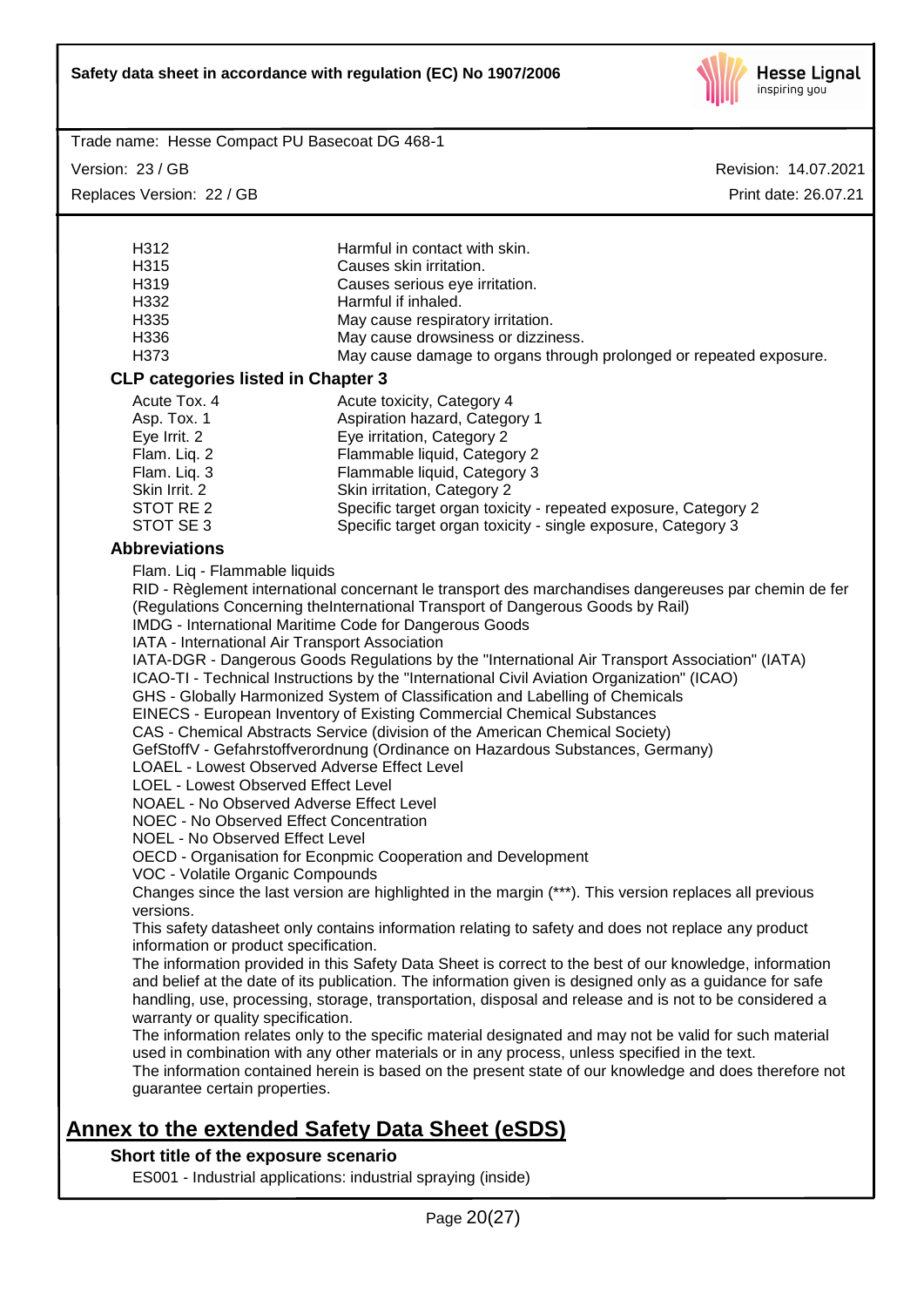

Version: 23 / GB

Replaces Version: 22 / GB

Revision: 14.07.2021 Print date: 26.07.21

## **Use of the substance/preparation**

Surface treatment of wood and other materials

| ×<br>×<br>٠<br>٠<br>۰,<br>ł<br>$-$<br>۰.<br>.,<br>M |
|-----------------------------------------------------|
|-----------------------------------------------------|

| SU3           | Industrial uses: Uses of substances as such or in preparations at industrial sites            |
|---------------|-----------------------------------------------------------------------------------------------|
| ERC4          | Industrial use of processing aids in processes and products, not becoming part of<br>articles |
| ERC5<br>PROC7 | Industrial use resulting in inclusion into or onto a matrix<br>Industrial spraying            |

# **Contributing exposure scenario controlling environmental exposure**

| <b>Use</b>                               |                                                             |                                                                                                                                                                                                                                            |  |
|------------------------------------------|-------------------------------------------------------------|--------------------------------------------------------------------------------------------------------------------------------------------------------------------------------------------------------------------------------------------|--|
| ERC4                                     | articles                                                    | Industrial use of processing aids in processes and products, not becoming part of                                                                                                                                                          |  |
| ERC <sub>5</sub><br><b>Physical form</b> | liquid                                                      | Industrial use resulting in inclusion into or onto a matrix                                                                                                                                                                                |  |
|                                          | Maximum amount used per time or activity                    |                                                                                                                                                                                                                                            |  |
| Emission days per site:                  |                                                             | 300<br>$\leq$                                                                                                                                                                                                                              |  |
|                                          | Other relevant operational conditions                       |                                                                                                                                                                                                                                            |  |
| Use: Room temperature                    | Do not allow to enter soil, waterways or waste water canal. | Drying and through-curing takes place at ambient temperature or at higher temperatures.<br>Where possible recycling is preferred to disposal or incineration.<br>Dispose of rinse water in accordance with local and national regulations. |  |
| <b>Waste water</b>                       |                                                             |                                                                                                                                                                                                                                            |  |
|                                          |                                                             | Do not discharge into the drains/surface waters/groundwater. Spray cabin waters are to be conducted<br>after mechanical pretreatment into a wastewater treatment facility.                                                                 |  |
| <b>Exhaust air</b>                       |                                                             |                                                                                                                                                                                                                                            |  |
|                                          | Keep container closed. Avoid release to the environment.    |                                                                                                                                                                                                                                            |  |
| <b>Soil</b>                              |                                                             |                                                                                                                                                                                                                                            |  |
|                                          |                                                             | Floors should be impervious, resistant to liquids and easy to clean.                                                                                                                                                                       |  |
|                                          | Disposal recommendations for the product                    |                                                                                                                                                                                                                                            |  |
| EWC waste code                           |                                                             | 080111 - waste paint and varnish containing organic<br>solvents or other dangerous substances<br>200127 - paint, inks, adhesives and resins containing<br>dangerous substances                                                             |  |
|                                          |                                                             | Where possible recycling is preferred to disposal or incineration.                                                                                                                                                                         |  |
|                                          | Do not allow to enter drains or waterways.                  |                                                                                                                                                                                                                                            |  |
| modified product                         |                                                             |                                                                                                                                                                                                                                            |  |
| EWC waste code                           |                                                             | 080113 - sludges from paint or varnish containing organic<br>solvents or other dangerous substances<br>080115 - aqueous sludges containing paint or varnish<br>containing organic solvents or other dangerous substances                   |  |
| <b>Dried residues</b>                    |                                                             |                                                                                                                                                                                                                                            |  |
| EWC waste code                           |                                                             | 080112 - waste lacquers and waste paint except those<br>falling under 080111                                                                                                                                                               |  |

## **Disposal recommendations for packaging**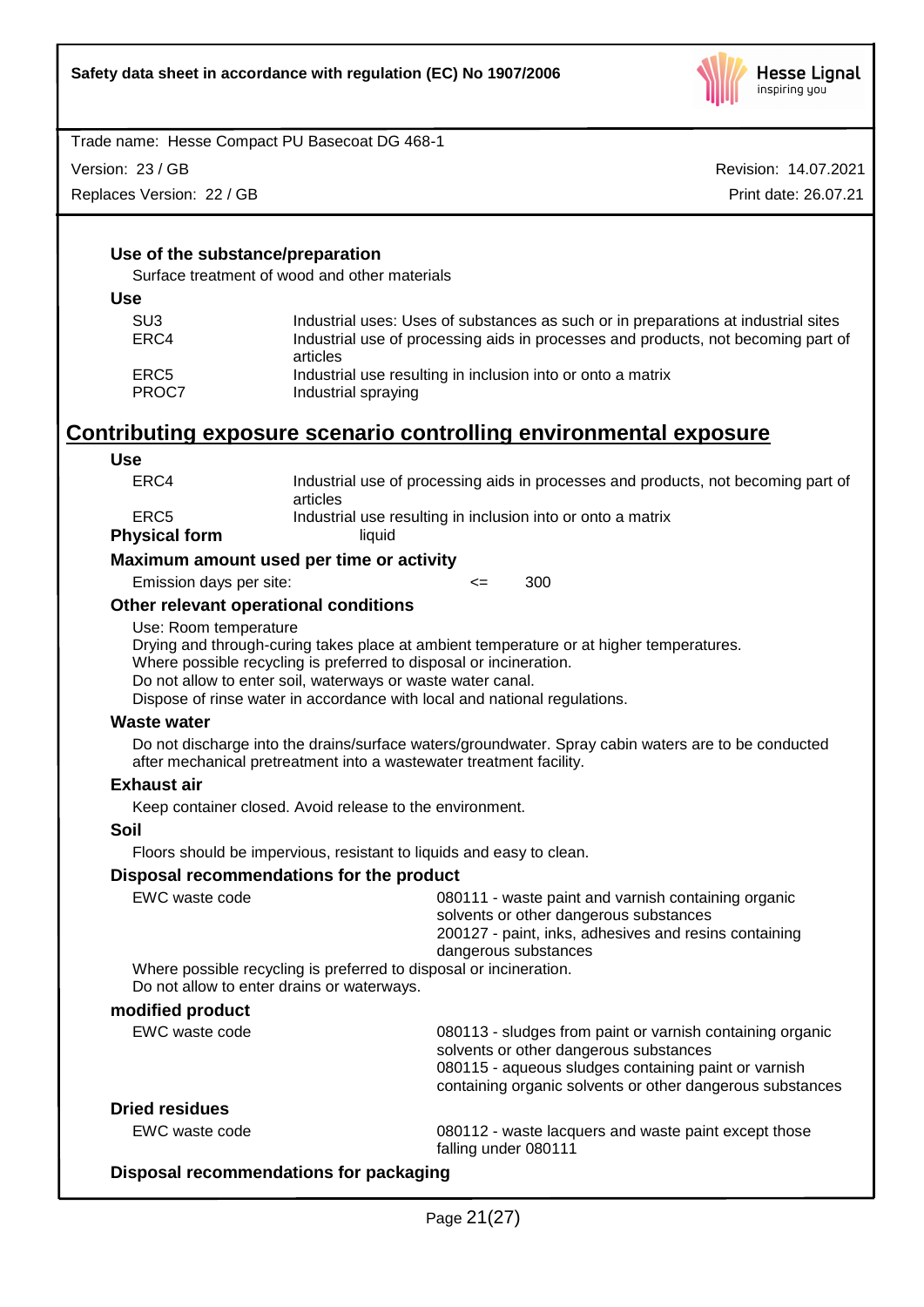

Version: 23 / GB

Replaces Version: 22 / GB

Revision: 14.07.2021 Print date: 26.07.21

EWC waste code 150110 - packaging containing residues of or contaminated by dangerous substances

Completely emptied packagings can be given for recycling.

# **Contributing exposure scenario controlling worker exposure**

#### **Use**

| SU3                  | Industrial uses: Uses of substances as such or in preparations at industrial sites |
|----------------------|------------------------------------------------------------------------------------|
| PROC7                | Industrial spraying                                                                |
| <b>Physical form</b> | liquid                                                                             |

## **Maximum amount used per time or activity**

| Duration of exposure  | <=  |     | h/d |
|-----------------------|-----|-----|-----|
| Frequency of exposure | — ⇒ | 220 | d/a |

## **Other relevant operational conditions**

Use: Room temperature

Drying and through-curing takes place at ambient temperature or at higher temperatures. Read attached instructions before use.

#### **Product substance and product safety related measures**

Mainly used in closed systems. Apply technical measures to comply with the occupational exposure limits. Where reasonably practicable this should be achieved by the use of local exhaust ventilation and good general extraction. Provide for sufficient ventilation. This can be achieved by local exhaust or general exhaust air collection. Wear a suitable respirator if the ventilation is not sufficient to keep the solvent vapour concentration below the occupational limit values.

## **Respiratory protection**

Avoid inhalation of vapour and spray mist. Use breathing apparatus if exposed to vapours/dust/aerosol. Recommended Filter type: Respiratory protection mask with combination filter A/P2

## **Hand protection**

Protective gloves complying with EN 374.

Glove material

Multilayer gloves made from

Appropriate Material Fluorinated rubber / butyl-rubber

- Material thickness  $\ge$  = 0,7
- Breakthrough time >= 30

This recommendation is valid only for the product named in this safety data sheet supplied by us, and only for the indicated intended use purposes.

For special purposes, it is recommended to check the resistance to chemicals of the protective gloves mentioned above together with the supplier of these gloves.

The instructions and information provided by the glove manufacturer on use, storage, maintenance and replacement must be followed.

The breakthrough time must be greater than the end use time of the product.

Gloves should be replaced regularly and if there is any sign of damage to the glove material.

The performance or effectiveness of the glove may be reduced by physical/ chemical damage and poor maintenance.

## **Eye protection**

Wear eye glasses with side protection according to EN 166.

#### **Body protection**

Wear suitable protective clothing. Remove contaminated clothing and wash it before reuse. Wash hands before breaks and after work.

## **Exposure estimation and reference to its source**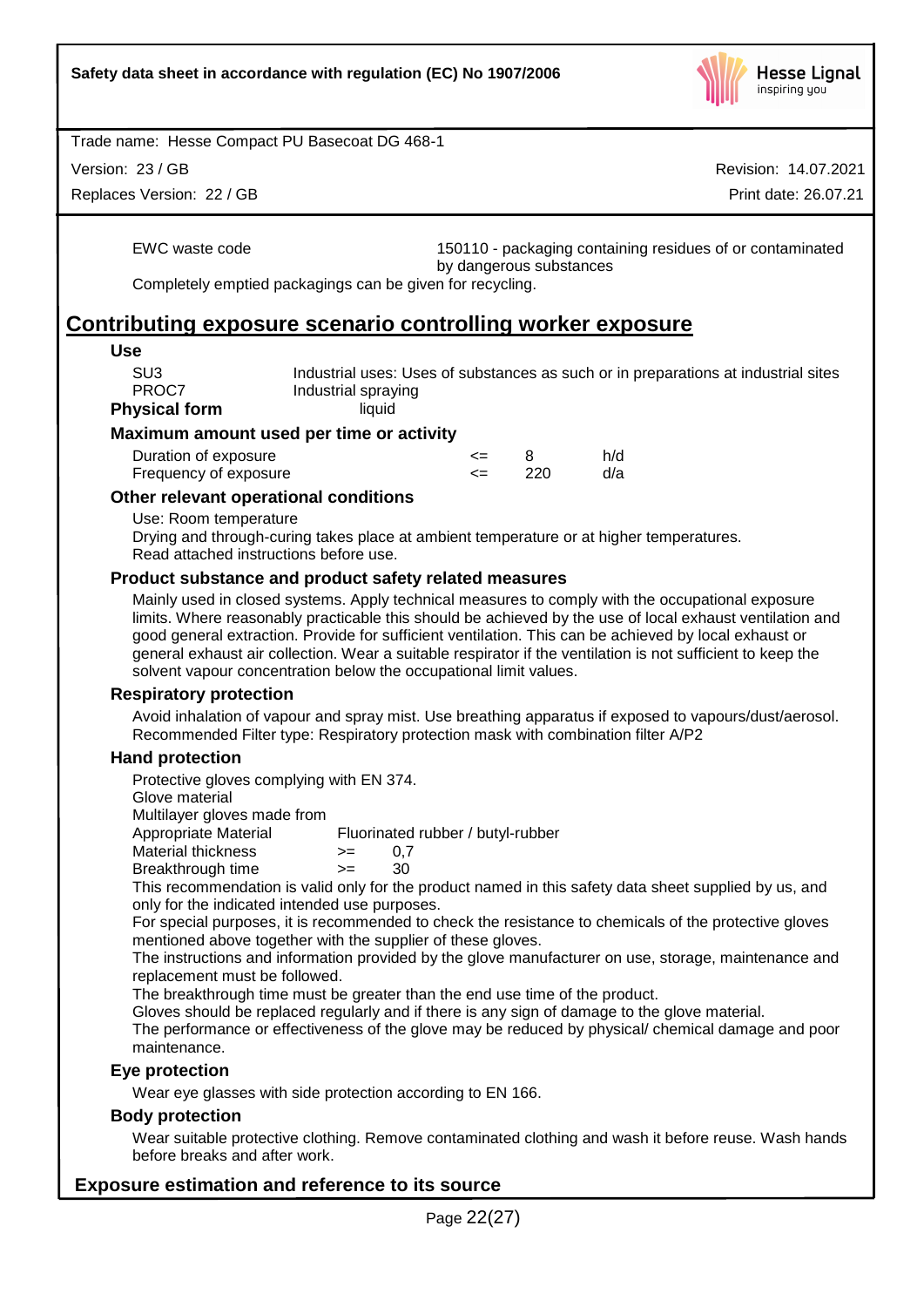

Version: 23 / GB

Replaces Version: 22 / GB

Revision: 14.07.2021 Print date: 26.07.21

**Workers (industrial)** PROC<sup>PROC</sup> PROCT

Exposure assessment and the control of the formulation of the formulation of the formulation of the formulation of the formulation of the exponent of the formulation of the exponent of the exponent of the exponent of the e Exposure assessment (method) Risk characterisation ratio (RCR) 0,126 Lead substance n-butyl acetate

# **Workers (industrial)**

PROC PROCTES ENTERTAINMENT PROCTES

Exposure assessment <br>
Exposure assessment (method) 
<br>
ECETOC TRA Exposure assessment (method) Risk characterisation ratio (RCR) 0,504 Lead substance n-butyl acetate

# **Workers (industrial)**

Exposure assessment 242 mg/m<sup>3</sup> Exposure assessment (method) ECETOC TRA Risk characterisation ratio (RCR) 0,504 Lead substance n-butyl acetate

#### **Workers (industrial)** PROC PROC13

Exposure assessment 242 mg/m<sup>3</sup> Exposure assessment (method) ECETOC TRA Risk characterisation ratio (RCR) 0,504 Lead substance n-butyl acetate

# **Workers (industrial)**

PROC PROC13

Exposure assessment <br>
Exposure assessment (method) 
<br>
ECETOC TRA Exposure assessment (method) Risk characterisation ratio (RCR) 0,504 Lead substance n-butyl acetate

# **Workers (industrial)**

SU SU3 PROC<sup>PROC</sup> PROCT Assessment method inhalative

Exposure assessment  $(method)$  6,1 mg/m<sup>3</sup><br>Exposure assessment (method) ECETOC TRA Exposure assessment (method) ECETOC TR<br>Risk characterisation ratio (RCR) 6.34 Risk characterisation ratio (RCR) Lead substance xylene

**Workers (industrial)**

Assessment method inhalation, long-term - local and systemic Indoor use

Assessment method inhalation, long-term - systemic Indoor use

PROC PROCTES PROCTES PROCTES PROCTES Assessment method inhalation, long-term - systemic Outdoor use

Assessment method inhalation, long-term - systemic Indoor use

Assessment method inhalation, long-term - systemic Outdoor use

Indoor use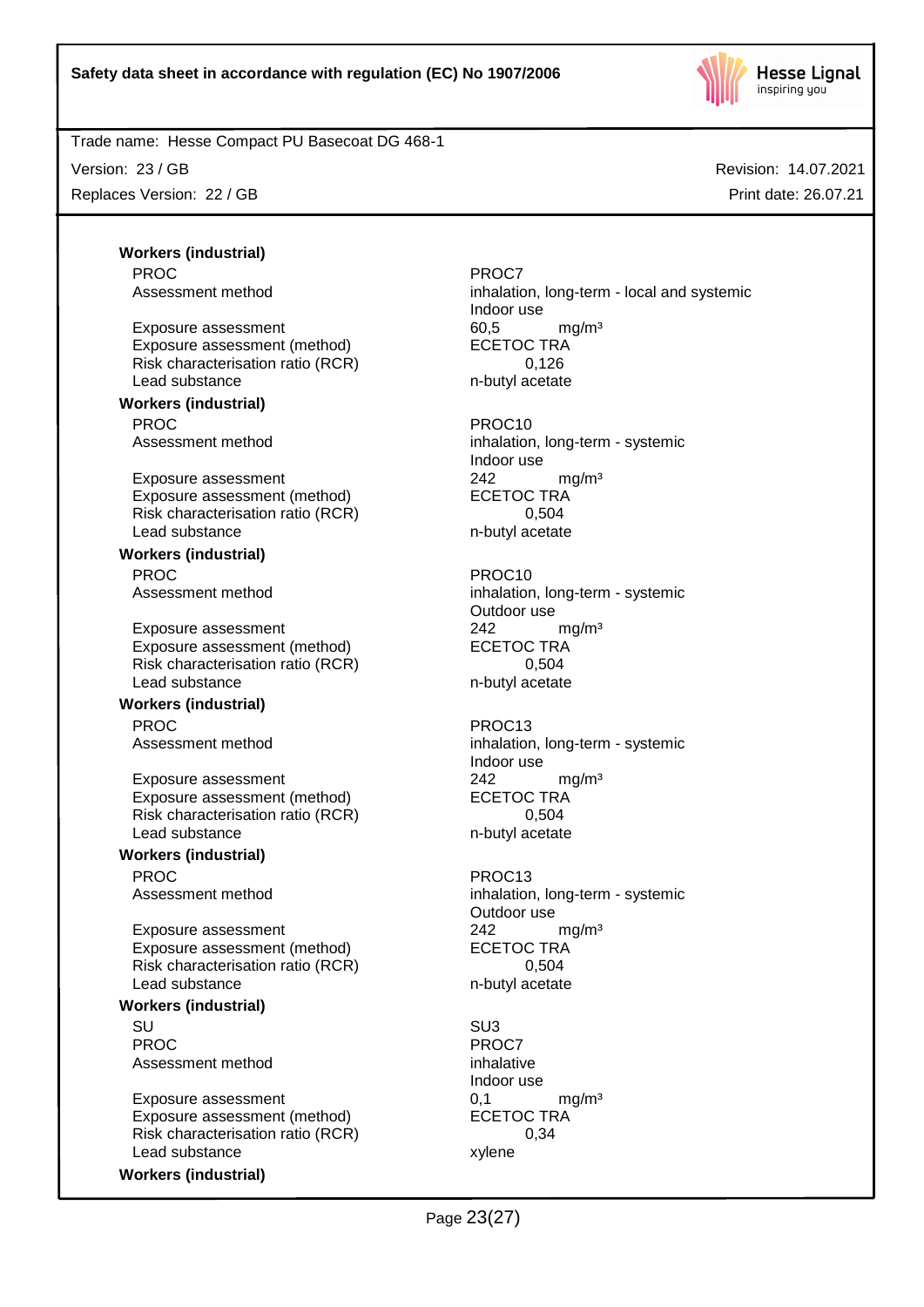

Version: 23 / GB

Replaces Version: 22 / GB

Revision: 14.07.2021 Print date: 26.07.21

SU SU3 PROC PROCTER PROCTER PROCTER PROCTER PROCTER PROCTER PROCTER PROCTER PROCTER PROCTER PROCTER PROCTER PROCTER PROCTER PROCTER PROCTER PROCTER PROCTER PROCTER PROCTER PROCTER PROCTER PROCTER PROCTER PROCTER PROCTER PROCTER P Assessment method inhalative

Exposure assessment  $0,05$  mg/m<sup>3</sup><br>Exposure assessment (method) ECETOC TRA Exposure assessment (method) Risk characterisation ratio (RCR) 0,172 Lead substance xylene

#### **Workers (industrial)**

SU SU3 PROC PROC13<br>Assessment method by the property of the property of the property of the property of the property of the PROC13 Assessment method

Exposure assessment 6.1 mg/m<sup>3</sup> Exposure assessment (method) ECETOC TRA Risk characterisation ratio (RCR) 0,34 Lead substance xylene

Indoor use

Indoor use

# **Information on estimated exposure and downstream-user guidance**

## **Guidance for Downstream Users**

The downstream user can evaluate whether he operates within the conditions set in the exposure scenario on the basis of the information supplied. This evaluation can be conducted by an expert or using the risk assessment tools recommended by ECHA.

# **Annex to the extended Safety Data Sheet (eSDS)**

## **Short title of the exposure scenario**

ES003 - Professional uses: Non industrial spraying (inside)

## **Use of the substance/preparation**

Surface treatment of wood and other materials

## **Use**

| <b>SU22</b> | Professional uses: Public domain (administration, education, entertainment,<br>services, craftsmen) |
|-------------|-----------------------------------------------------------------------------------------------------|
| ERC8a       | Wide dispersive indoor use of processing aids in open systems                                       |
| ERC8c       | Wide dispersive indoor use resulting in inclusion into or onto a matrix                             |
| PROC11      | Non industrial spraying                                                                             |

# **Contributing exposure scenario controlling environmental exposure**

## **Use**

| ERC8a                   | Wide dispersive indoor use of processing aids in open systems           |
|-------------------------|-------------------------------------------------------------------------|
| ERC8c                   | Wide dispersive indoor use resulting in inclusion into or onto a matrix |
| <b>Physical form</b>    | liauid                                                                  |
|                         | Maximum amount used per time or activity                                |
| Emission dave not site: | חבר<br>--                                                               |

# Emission days per site: <= 250

#### **Other relevant operational conditions** Use: Room temperature

Drying and through-curing takes place at ambient temperature or at higher temperatures. Volatile organic substances will volatilise into the atmospheric air inside.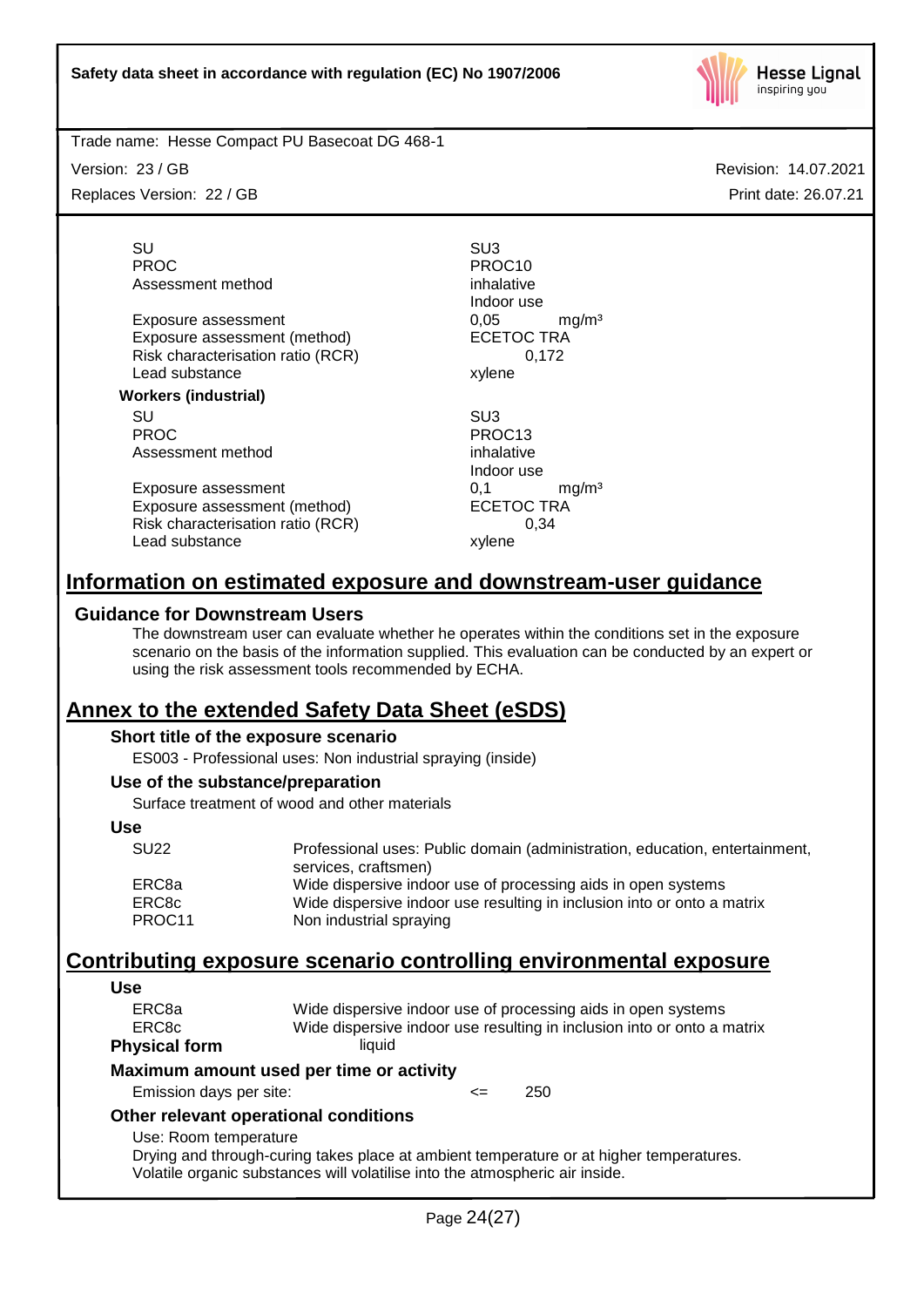

Version: 23 / GB

Replaces Version: 22 / GB

Revision: 14.07.2021 Print date: 26.07.21

Where possible recycling is preferred to disposal or incineration. Do not allow to enter soil, waterways or waste water canal. Dispose of rinse water in accordance with local and national regulations.

#### **Waste water**

Do not discharge into the drains/surface waters/groundwater. Spray cabin waters are to be conducted after mechanical pretreatment into a wastewater treatment facility.

#### **Exhaust air**

Keep container closed. Avoid release to the environment.

#### **Soil**

Floors should be impervious, resistant to liquids and easy to clean.

#### **Disposal recommendations for the product**

| EWC waste code                                                     | 080111 - waste paint and varnish containing organic<br>solvents or other dangerous substances |
|--------------------------------------------------------------------|-----------------------------------------------------------------------------------------------|
|                                                                    | 200127 - paint, inks, adhesives and resins containing                                         |
|                                                                    | dangerous substances                                                                          |
| Where possible recycling is preferred to disposal or incineration. |                                                                                               |
| Do not allow to enter drains or waterways.                         |                                                                                               |

#### **modified product**

| EWC waste code                         | 080113 - sludges from paint or varnish containing organic |
|----------------------------------------|-----------------------------------------------------------|
|                                        | solvents or other dangerous substances                    |
|                                        | 080115 - aqueous sludges containing paint or varnish      |
|                                        | containing organic solvents or other dangerous substances |
| <b>Dried residues</b>                  |                                                           |
| EWC waste code                         | 080112 - waste lacquers and waste paint except those      |
|                                        | falling under 080111                                      |
| Disnosal recommendations for nackaging |                                                           |

#### **Disposal recommendations for packaging**

EWC waste code 150110 - packaging containing residues of or contaminated

by dangerous substances Completely emptied packagings can be given for recycling.

# **Contributing exposure scenario controlling worker exposure (professional)**

## **Short title of the exposure scenario**

Substance number:CES006

#### **Use**

| <b>Physical form</b> | Maximum amount used per time or activity                                    |
|----------------------|-----------------------------------------------------------------------------|
| PROC11               | Non industrial spraying<br>liauid                                           |
|                      | services, craftsmen)                                                        |
| SU <sub>22</sub>     | Professional uses: Public domain (administration, education, entertainment, |

| Duration of exposure  | <= |     | h/d |
|-----------------------|----|-----|-----|
| Frequency of exposure |    | 220 | d/a |

## **Other relevant operational conditions**

## Use: Room temperature

Drying and through-curing takes place at ambient temperature or at higher temperatures. Volatile organic substances will volatilise into the atmospheric air inside. Read attached instructions before use.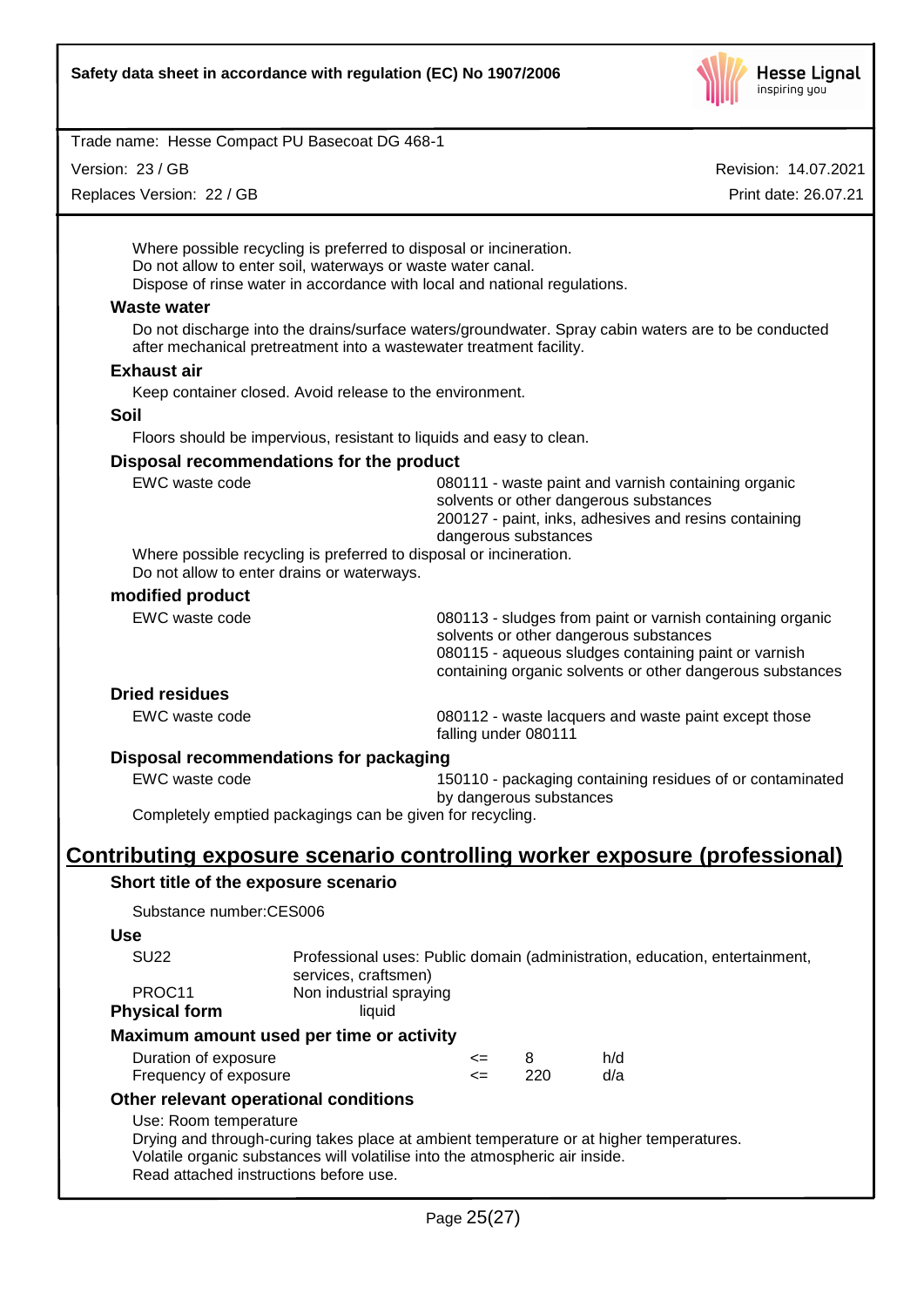

Version: 23 / GB

Replaces Version: 22 / GB

Revision: 14.07.2021 Print date: 26.07.21

## **Product substance and product safety related measures**

Apply technical measures to comply with the occupational exposure limits. Where reasonably practicable this should be achieved by the use of local exhaust ventilation and good general extraction. Provide for sufficient ventilation. This can be achieved by local exhaust or general exhaust air collection. Wear a suitable respirator if the ventilation is not sufficient to keep the solvent vapour concentration below the occupational limit values.

#### **Respiratory protection**

Avoid inhalation of vapour and spray mist. Use breathing apparatus if exposed to vapours/dust/aerosol. Recommended Filter type: Respiratory protection mask with combination filter A/P2

#### **Hand protection**

Protective gloves complying with EN 374.

Glove material

Multilayer gloves made from

Appropriate Material Fluorinated rubber / butyl-rubber

| Material thickness | >= | 0,7 |
|--------------------|----|-----|
|                    |    |     |

Breakthrough time >= 30

This recommendation is valid only for the product named in this safety data sheet supplied by us, and only for the indicated intended use purposes.

For special purposes, it is recommended to check the resistance to chemicals of the protective gloves mentioned above together with the supplier of these gloves.

The instructions and information provided by the glove manufacturer on use, storage, maintenance and replacement must be followed.

The breakthrough time must be greater than the end use time of the product.

Gloves should be replaced regularly and if there is any sign of damage to the glove material.

The performance or effectiveness of the glove may be reduced by physical/ chemical damage and poor maintenance.

## **Eye protection**

Wear eye glasses with side protection according to EN 166.

#### **Body protection**

Wear suitable protective clothing. Remove contaminated clothing and wash it before reuse. Wash hands before breaks and after work.

## **Exposure estimation and reference to its source**

#### **Workers (professional)**

| SU                                | <b>SU22</b>               |
|-----------------------------------|---------------------------|
| <b>PROC</b>                       | PROC11                    |
| Assessment method                 | Long-term                 |
|                                   | inhalative                |
| Exposure assessment               | 242<br>mq/m <sup>3</sup>  |
| Exposure assessment (method)      | <b>ECETOC TRA</b>         |
| Risk characterisation ratio (RCR) | 0.504                     |
| Lead substance                    | n-butyl acetate           |
| <b>Workers (professional)</b>     |                           |
| SU                                | <b>SU22</b>               |
| <b>PROC</b>                       | PROC <sub>10</sub>        |
| Assessment method                 | inhalative                |
|                                   | Indoor use                |
| Exposure assessment               | 0,05<br>mq/m <sup>3</sup> |
| Exposure assessment (method)      | <b>ECETOC TRA</b>         |
| Risk characterisation ratio (RCR) | 0.172                     |
|                                   |                           |